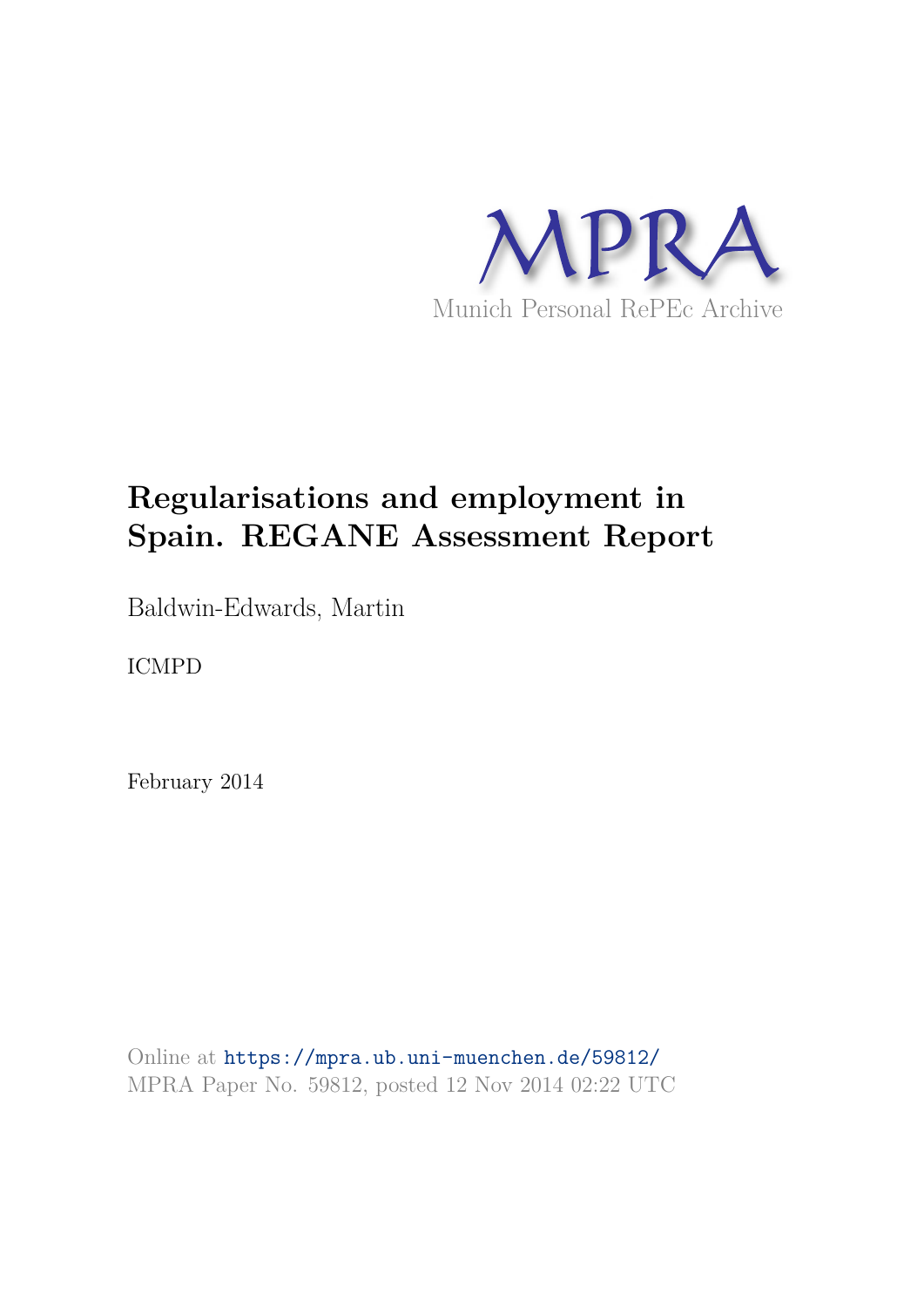Funded by the European Union





# **Regularisations and Employment in Spain**

# **REGANE Assessment Report**

Martin Baldwin-Edwards<sup>1</sup>

February 2014

# **Introduction**

This report presents the results from the collection of background information, interviews with experts and stakeholders conducted in Barcelona and Madrid in May 2013, and qualitative semi-structured interviews with migrants in these two regions of Spain.

Section one provides an overview of Spain's relatively recent emergence as a major receiver of labour immigration, along with policy responses and outcomes. The succeeding section details the current policy on regularisation (changed in 2011) and also presents the most detailed statistics available on policy outcomes, for Spain as a whole, by region, and also recent detailed data provided by the Government of Catalunya. Some older data, concerning the period 2006-2010 are also presented for Catalunya, since these data reflect a regularisation policy that has been seen as not operating with particularly good results.

<sup>&</sup>lt;u>.</u>  $1$  This report was reviewed by Joaquín Arango. The author thanks for the valuable comments and input received and the responsibility for the content of this report and any errors and omissions solely lies with the author. The views expressed in this study are those of the author and do not necessarily reflect the point of view of the European Commission or ICMPD as an intergovernmental organisation.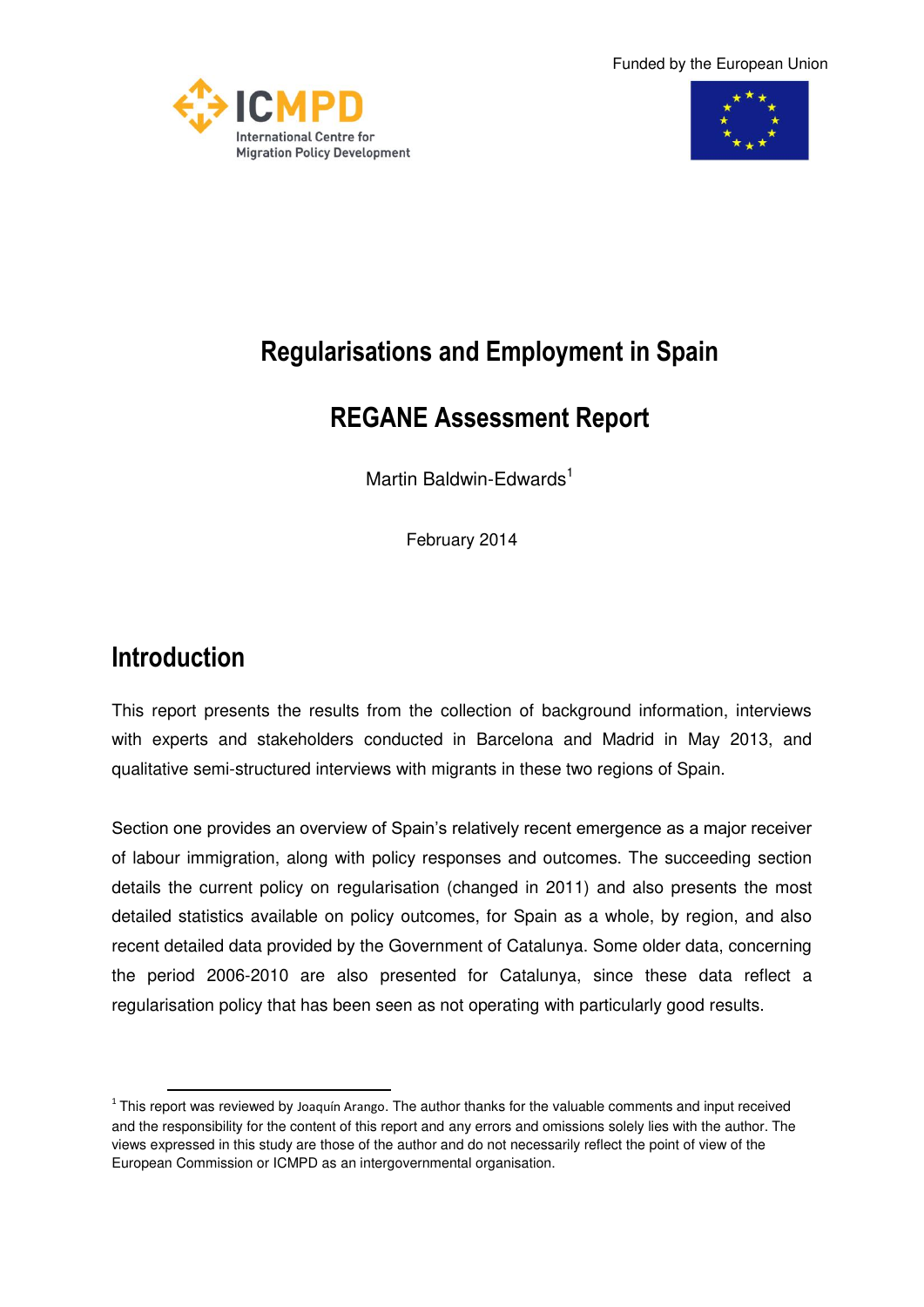The third section provides in the first instance a summary of the more important literature concerning labour market outcomes of regularisations in Spain. This is followed by a synopsis of the results of the 20 interviews conducted with immigrants in Barcelona and Madrid. Some broad patterns are identified, along with tabular presentation of some major variables concerning the responses. The report concludes with some thoughts on the problematic of conducting large-scale surveys in Madrid and Barcelona to establish the impact of regularisations on the labour market and on immigrants themselves.

### **1. General Context – migration history and policy**

Spain's migration transition – from an emigration to an immigration country – occurred in the mid-1980s. Starting in the 1960s there had been some European retirement migration, along with a few thousand African (mostly Moroccan) workers, and from the mid-1970s Spain became a new home for Latin American citizens fleeing military dictatorships in that region. However, it was not until the mid-1980s that new larger flows of Africans, Latin Americans and Asians became significant and replaced Europeans as the major foreign population (Arango 2000: 255). By 1991, the number of residence permit holders had reached 361,000; by 2001 this was at 1.1 million; and in 2013 at 5.5 million (Peixoto et al. 2013: Table 5.1; Gobierno de España 2013).<sup>2</sup>

Uniquely within the EU, the Aliens Act of 2000 established the right of all immigrants – including the undocumented – to access all public health and basic social services in the same manner as Spanish nationals, conditional only on registration with the relevant *Padrón Municipal* (municipal registry) (EMN 2011: 17). The effect of this has been that the municipal registers contain data on irregular immigrants, whilst no other EU country possesses a comparable dataset. These data show total immigrant stocks<sup>3</sup> for 2001 at 2.0 million (an additional 900,000); for 2008 at 5.2 million (additional 1.2 million); and for 2012 at 5.7 million (additional 400,000).<sup>4</sup> Detailed inspection of the nationalities of the total stocks according to municipal data shows the principal nationalities in 2001 to be Moroccan, Ecuadorean and Colombian (followed by British and German) and in 2012 to be Romanian, Moroccan and British (followed by Ecuadorean and Colombian).<sup>5</sup>

**EXECTS 2012**<br><sup>2</sup> These figures include EU nationals, as a significant component of foreign population. The non-EU total for 2012 is 3.23 million.

<sup>3</sup> The larger numbers in the *Padrón* data cannot be used directly to infer irregular presence of third country nationals, as they include other categories as well as records of persons who may no longer reside in Spain. Cleaning and disaggregation of the data are necessary to estimate irregular stocks.

 $^4$  1991 data: Peixoto et al. (2012); other data: Cebolla-Boado & Gonzalez-Ferrer (eds) (2013), ch. 7.

<sup>&</sup>lt;sup>5</sup> Data extracted from online database of the Statistical Service at **http://www.ine.es**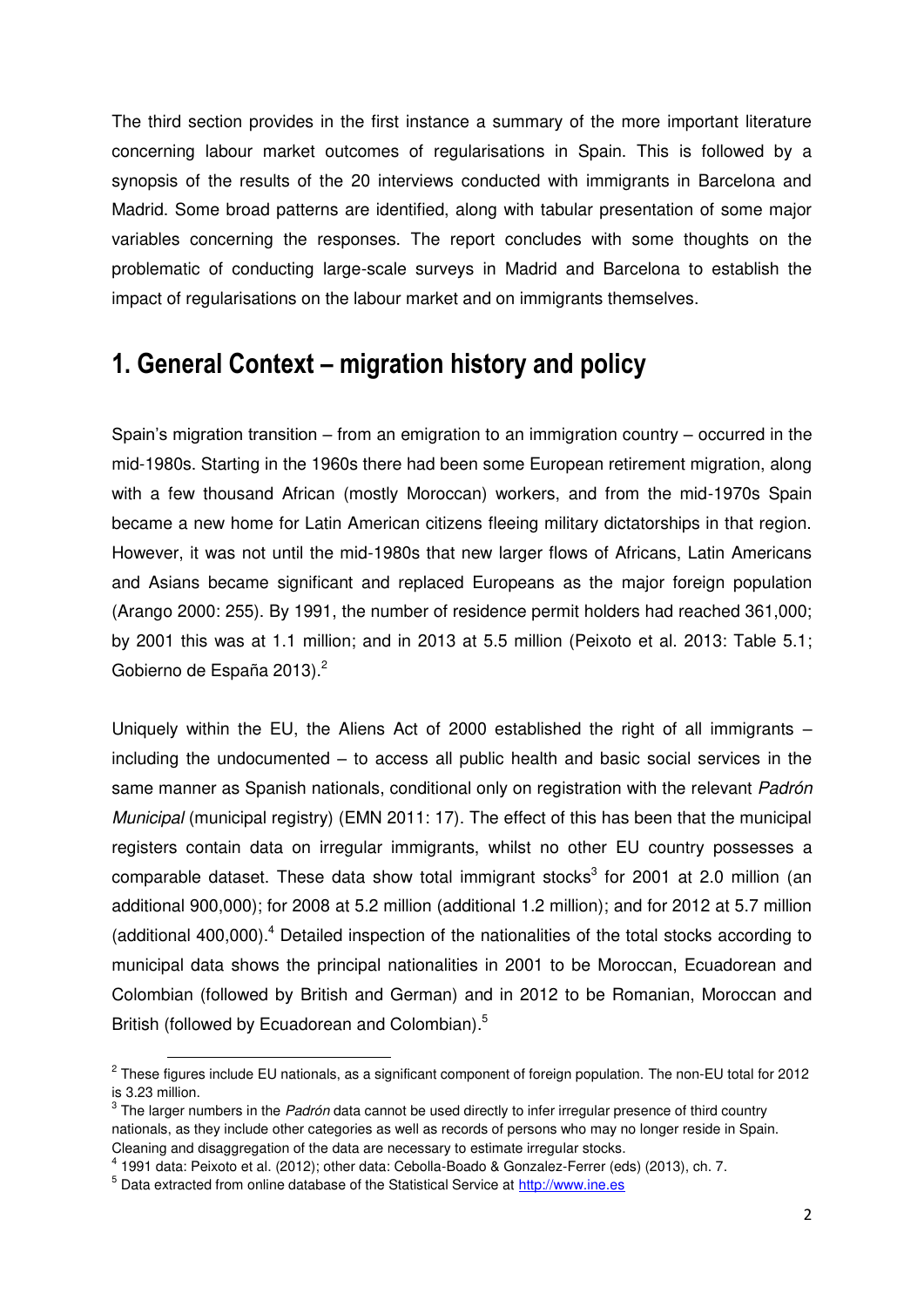Spain adopted basic legislation relating to immigration control almost before any obviously significant flows – meaning that the laws were not policy responses but arose from other factors (Arango 2000: 265). The 1984 Asylum and Refuge Law was not the result of any obvious pressures from within or without, but can be seen as modernization; on the other hand, the 1985 Organic Law $<sup>6</sup>$  is derived from EU pressures to control southern borders</sup> (Cornelius 1994: 345). Indeed, as with all of southern European immigration legislation passed in that period, entire swathes of text are directly transplanted from the Schengen Treaty (Baldwin-Edwards 1997). Moreover, the 1985 law – despite its title (see footnote) is mostly confined to administrative matters such as entry, work and residence permits; labour immigration imposed complex and costly obligations on potential employers, who therefore preferred to employ immigrant workers irregularly (Peixoto et al. 2012: 128). Thus, from the very outset Spain's management of mass labour immigration favoured irregularity over organized recruitment.

In 1993, the government decided to supplement the existing policy with labour entry quotas, known as the *contingente*. Annual quotas were agreed with trade unions and employers associations, and published by the Ministry of Labour. However, the principle of 'blind recruitment<sup>7</sup>, along with poor communication between central and regional governments, meant that the *contingente* was of little utility; rapidly, it turned into a de facto regularisation instrument for immigrants already resident in Spain (Peixoto et al. 2012: 128). During the 1990s, Spanish politics began a debate on reform of the inadequate 1985 legislation (Pinyol & Cebolla Boado 2011: 5). In particular, a new orientation which was sympathetic to migrants' rights signalled a move away from the 'police orientation' which had informed the 1985 law (Arango 2000: 267). This shift did not have any practical outcomes until the end of the decade, and led to a major reform with the passing of Organic Law 4/2000; this was revised to be more restrictive<sup>8</sup> by a new conservative government elected that year and promulgated as Organic Law 8/2000. However, the revised law did not alter the new provisions of registration with the *Padrón* and the associated benefits (see above).

Over the next decade, immigration into Spain both intensified and diversified, and for most of the decade Spain was the most important destination in Europe and worldwide was

<sup>6</sup> *Ley Orgánica sobre los derechos y libertades de los extranjeros* 

 $7$  Employers were expected to select workers without ever meeting them. Serious as this problem would be in any employment situation, it is an absurd policy for small family firms and even more so for domestic workers and carers for the elderly.

 $8$  Law 8/2000 excluded irregular immigrants from the right to assembly, association, demonstration and strike. After two rulings by the Constitutional Court in 2007, this exclusion was overturned in the Aliens Act of 2009 (EMN 2011: 18).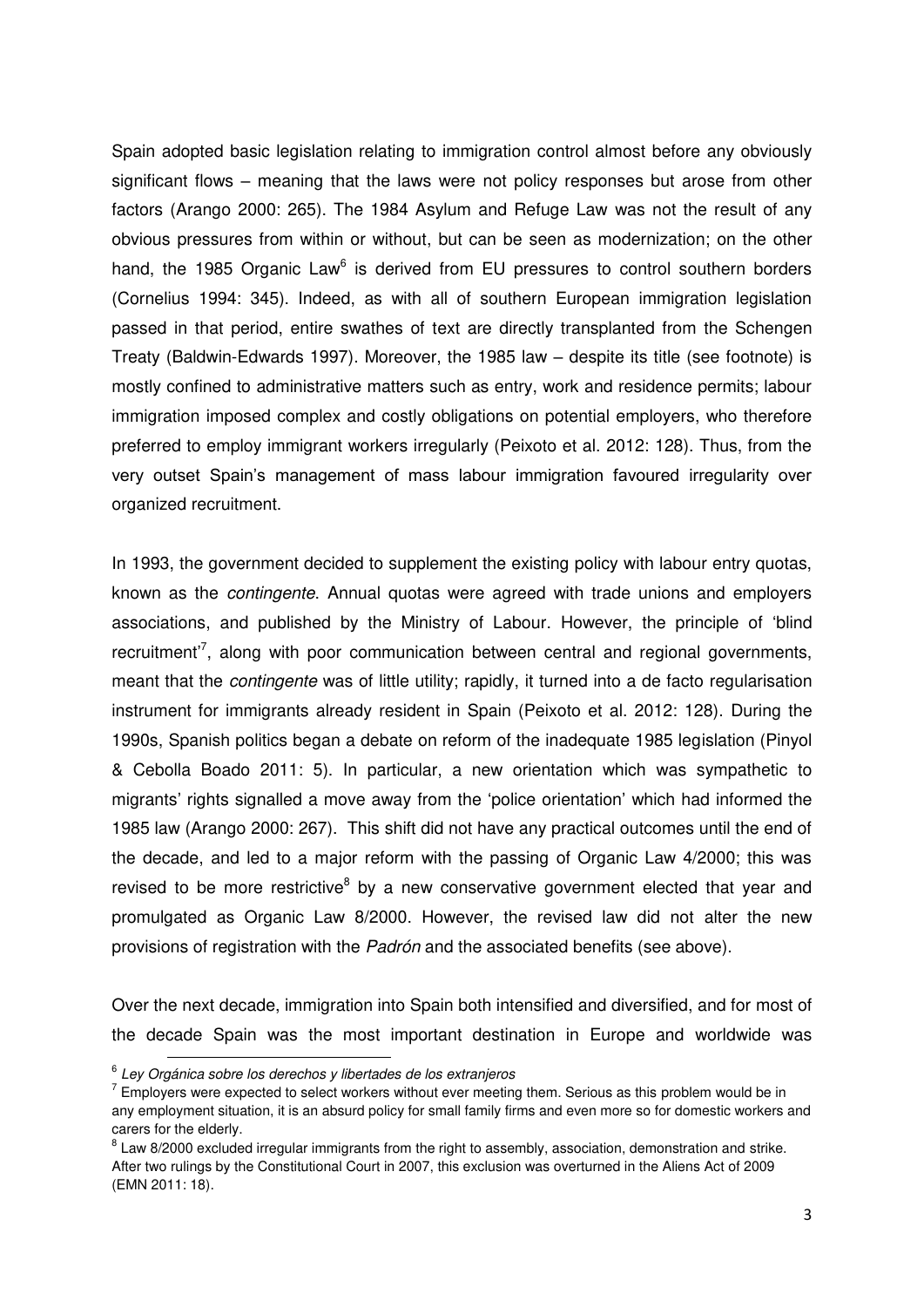surpassed only by the USA (Arango 2013: 2). Between 2000 and 2010 over six million immigrants arrived in Spain (Lopez-Sala 2013: 44). The principal immigration flows in the 1990s had been of Moroccans; at the end of the decade, South American flows (mainly from Ecuador and Colombia) began to increase; and in the second half of the 2000s, flows from Eastern Europe (mainly Romanians) predominated. Moreover, the number of irregular immigrants increased substantially after 2000, reaching around one million by 2004 (Arango 2013: 4). Various policy responses emerged. In the case of Latin American immigration, visa restrictions had been imposed in the early 1990s on Peru; in 2002 the visa requirement was extended to Colombia, to Ecuador in 2003 and to Bolivia in 2007. In all three cases the immigration flows (as recorded by municipal registrations) fell by almost a third (EMN 2011: 22). However, immigration reform had to wait for a change of government in 2004. The new centre-left government implemented a sophisticated package of reforms, including a list of hard-to-fill occupations (permitting employers to begin recruitment directly without a labour market test), increased employer sanctions and checks, greater emphasis on integration, and the 2005 mass regularisation or *Normalización* (Arango 2013: 4).

After 2004 trade union negotiations<sup>9</sup> and following northern European criticism of the 2005 regularisation programme, Spain started to implement a permanent regularisation mechanism in 2006.<sup>10</sup> This was based on the concept of *arraigo*<sup>11</sup> and had two basic routes for regularisation (Sabater & Domingo 2012: 194). Labour settlement required two years' residence and proof of a one year dependent employment relationship; this effectively denounced employers and trade unions were actively involved in verification and support. Social settlement required three years' residence, an employment contract of at least one year's duration, and either the existence of family links in Spain or social integration in the local community (to be verified by local authority official reports). In addition to the *arraigo* permits, there were also permits for family settlement and exceptional circumstances (humanitarian reasons): both of these could effectively regularise irregular immigrants.

In 2011 the centre left government passed a new aliens regulation<sup>12</sup>that modified the arraigo regularisation mechanism in order to provide a permanent mechanism for regularisation on a case-by-case basis, in 'exceptional circumstances' (see section 1.2 below). The same 2011 regulation also provides for easier renewal of residence permits after loss of employment.

<sup>9&</sup>lt;br>
9 Interview with CC.OO Secretariat for migration and employment, Madrid, 10 May 2013

<sup>10</sup> Royal Decree 2393 of 30 December 2004

 $11$  This can be translated as 'rootedness' or 'settlement', but we retain the Spanish word here. It has a substantial basis in Spanish jurisprudence, which grants quasi-citizenship rights to all residents of Spain satisfying the conditions of social integration

 $12$  Royal Decree 557/2011 of 20 April 2011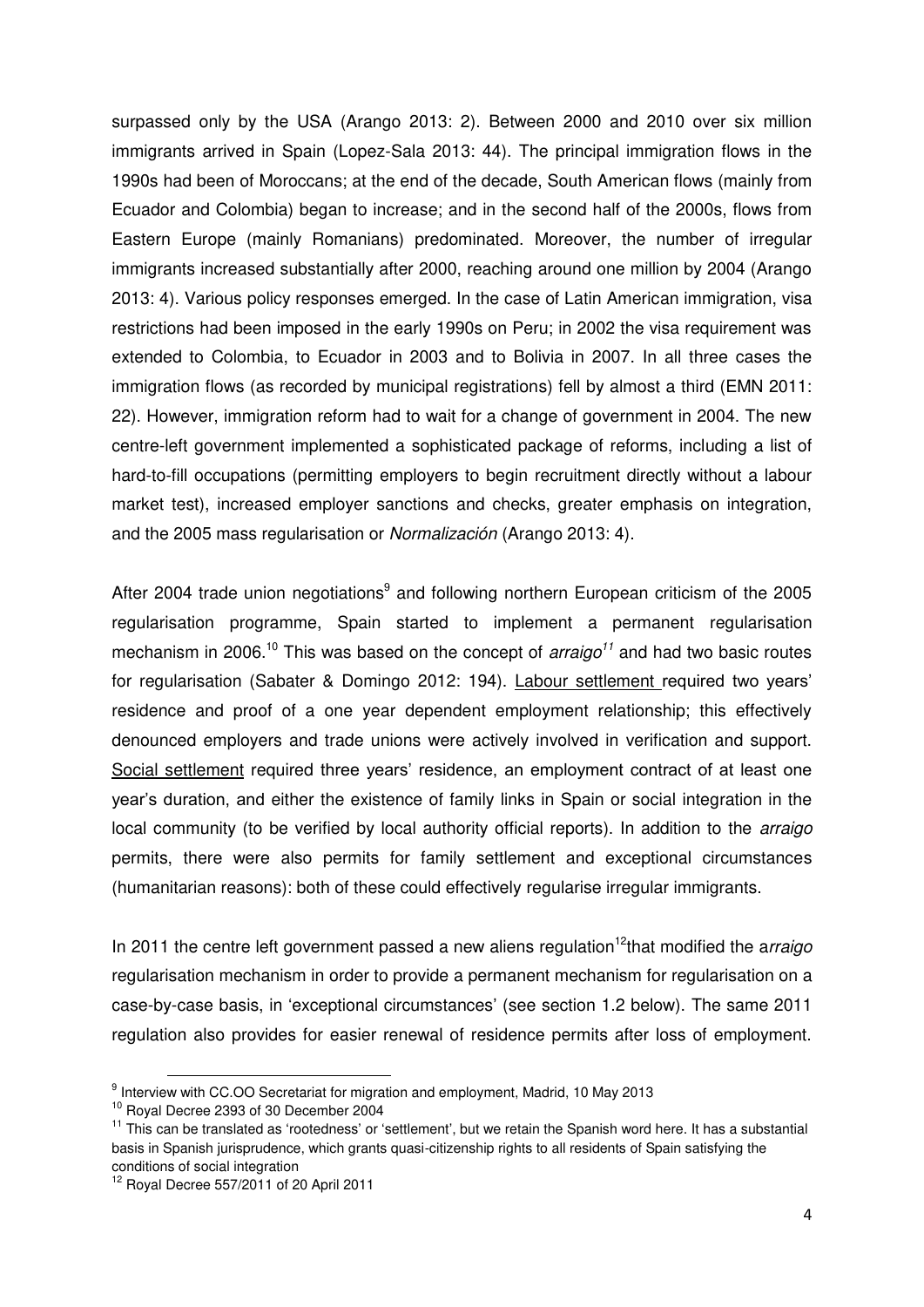Workers can renew their permits if they satisfy any one of the following conditions (EMN 2011: 28):

- (a) Possession of a contributory unemployment benefit
- (b) Receipt of a public assistance benefit for social or occupational integration
- (c) That the termination of employment was the result of gender-based violence
- (d) That they have been registered in a social security scheme for 9 months out of 12, or 18 months out of 24; that they state they have found work; and that the termination of their last employment was involuntary.

With the change of government in late 2011, a cornerstone of Spanish policy – that is, the policy of *empadronamiento<sup>13</sup>* and associated social benefits – started to be eroded (Arango 2013: 5). A decree law of April 2012 (effective September 2012) withdrew healthcare from most irregular migrants by restricting it to minors, pregnant women and emergency cases. Several regional governments (Catalunya, Navarra, Andalusia and the Basque Country) refused to comply and there was also refusal of co-operation from various medical associations (Arango 2013: 5).<sup>14</sup>

Of course, the serious deterioration of economic conditions has had a massive impact on the labour market and therefore on the employment of both natives and immigrants. In particular, the construction sector – a major employer of both regular and irregular immigrants – has collapsed in Spain; manufacturing has also declined seriously. The overall result is a massive loss of male immigrant jobs (Ferrero-Turrion 2010). Subsequently, as the austerity began to really impact, the services sector also started to shrink; in 2005 this sector had employed 90% of female immigrants and 60% of the total foreign-born population, taking immigrant unemployment levels to well above those of the native population (Arango 2013: 6). By 2011, the unemployment rate of immigrant workers was at 33%, compared with the native level of 19%; Moroccans constituted 24% of this figure and both Moroccans and Algerians had disturbingly high unemployment rates (López-Sala 2013: 61-2).

With a collapse of demand for immigrant workers, inflows have recently substantially declined thus stabilizing the immigrant population levels. Since 2008, most inflows have consisted of family reunification and student visas (López-Sala 2013: 47). Spain also chose in late 2011 to reactivate the transitional measures for free movement of Romanian workers, in force until the end of 2013 (López-Sala 2013: 57).

 $13$  Registration with the municipal authorities

<sup>&</sup>lt;sup>14</sup> This is also confirmed by some of the expert interviews carried out in May 2013 in Barcelona and Madrid.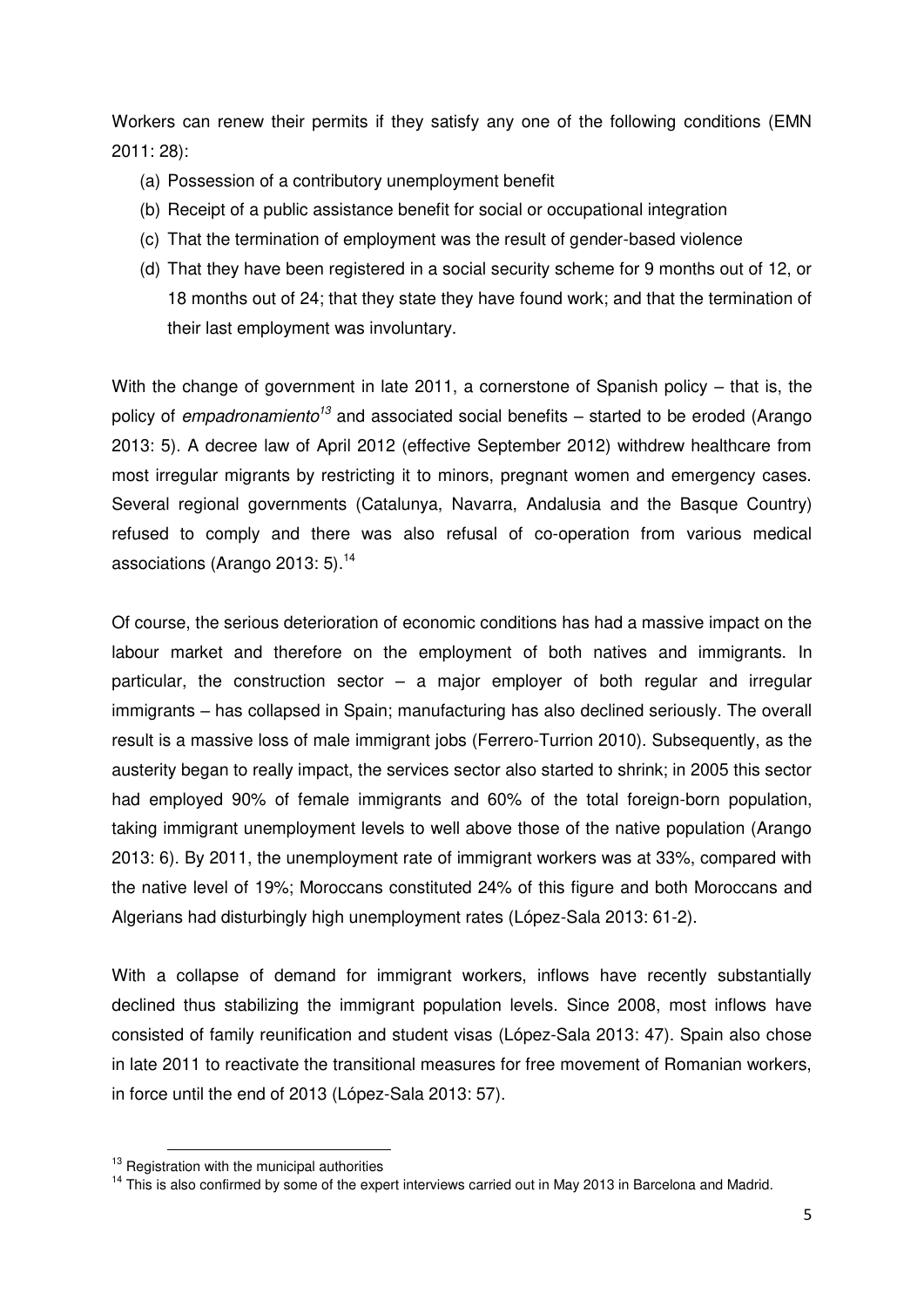By June 2013, the number of third country nationals with long term permits had climbed to 2.14 million constituting 76% of permits (Gobierno de España 2013: 11). This is the continuation of a trend over the last decade, taking the proportion of long-term permits from 26% in 2004 to 68% in 2012 (Cebolla-Boado & Gonzalez-Ferrer 2013: Table 4.4). A similar pattern can be observed with estimations of the rate of irregularity. Table 1 shows the estimated irregularity rate 2001-2008, calculated from the difference between *Padrón* registrations and permits. According to these calculations, the irregularity rate peaked in 2003 at 47% and thereafter declined to a low of 12% in 2008. A more recent estimate (Cebolla-Boado & Gonzalez-Ferrer 2013: Table 4.4) indicates that the irregularity rate has dropped to a mere 8%, but the methodology of this calculation appears not to be the same as in Table 1.

|  |                                            |  |  | Table 1: Estimation of annual rate of irregularity of third country nationals from <i>Padron</i> |  |  |  |
|--|--------------------------------------------|--|--|--------------------------------------------------------------------------------------------------|--|--|--|
|  | registrations compared with permits (000s) |  |  |                                                                                                  |  |  |  |

| Year<br>Padrón |               | <b>Residence</b> | <b>Student</b> | <b>Expired</b> | <b>Irregularity</b> |  |  |  |
|----------------|---------------|------------------|----------------|----------------|---------------------|--|--|--|
|                | registrations | permits          | permits        | permits        | rate $(\%)$         |  |  |  |
| 2008           | 3,070.5       | 2,432.7          | 42.9           | 241            | 11.5                |  |  |  |
| 2007           | 2,769.7       | 2,089.3          | 33.3           | 209            | 15.8                |  |  |  |
| 2006           | 3,164.3       | 2,169.6          | 30.6           | 217            | 23.6                |  |  |  |
| 2005           | 2,894.7       | 1,478.4          | 36.5           | 148            | 42.6                |  |  |  |
| 2004           | 2,358.0       | 1,208.8          | 30.3           | 121            | 42.3                |  |  |  |
| 2003           | 2,042.1       | 971.5            | 23.8           | 97             | 46.5                |  |  |  |
| 2002           | 1,457.7       | 777.7            | 29.4           | 78             | 39.2                |  |  |  |
| 2001           | 928.0         | 589.5            | 28.8           | 59             | 27.0                |  |  |  |

Source: Pinyol & Cebolla-Boado (2011: Table 3)

## **2. Regularisation policies**

The 2011 aliens regulation (see above) instituted a permanent mechanism that modified the 2004 a*rraigo* mechanism; Spain has moreover abandoned extraordinary regularisations such as that of 2005. The new permit is granted on the grounds of a*rraigo* based on evidence of integration into Spain concerning (i) employment, (ii) social or (iii) family situation (EMN 2011: 32-33).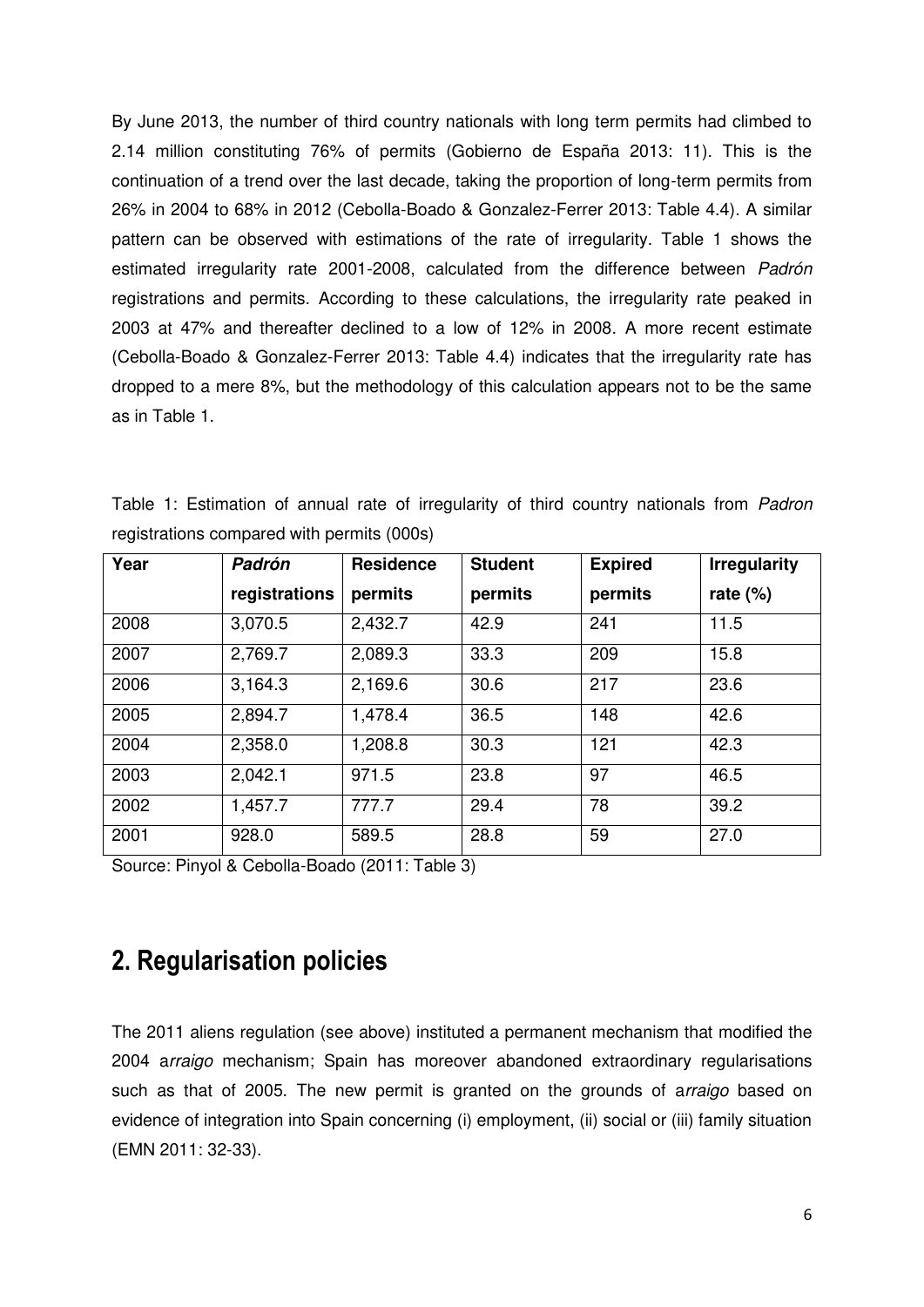- (i) In the case of employment, the requirements are: no criminal record, continuous stay of at least two years, and an employment relationship that lasted at least six months.
- (ii) In the case of social roots, the requirements are: continuous stay of at least three years, no criminal record, an offer of an employment contract of one year's duration or more, and *either* possess family ties (with spouse/partner, parents/children) with other legal immigrants or Spaniards, *or* submit a report from regional authorities accrediting the applicant's social integration.
- (iii) The provision of family integration<sup>15</sup> is aimed at parents with children of Spanish nationality, and children with parents who have been naturalized as Spanish.

These residence permits for 'exceptional circumstances' are initially valid for one year. Renewals can be applied for and are valid for two years;<sup>16</sup> after five years, the holder may apply for a long-term permit. They automatically allow the holder to apply for a work permit.

In addition to the above residence permits based on a*rraigo* there are also permits granted to irregular immigrants for specific reasons, including international protection, humanitarian reasons, collaboration with authorities, national security or public interest, female victims of gender-based violence, victims of human trafficking, and co-operation against organized crime networks (EMN 2011: 33). These permits are generally of one year's duration<sup>17</sup> and most categories of awards also entail the right to a work permit.

Table 2, below, shows national statistics of valid permits awarded under the revised a*rraigo* provisions. The data are for the same reference date in 2011, 2012 and 2013. As can be clearly seen, the total of valid permits has declined from 71,000 in 2011, to a low of 47,000 in 2013 (a decline of 32% from 2012). Permits awarded to citizens of South American countries make up over half of the total permits and also show the largest decline (from 44,000 in 2011 to 27,000 in 2013); permits for African nationals also show a significant decline (17,000 in 2011 down to 11,000 in 2013). The most remarkable decline concerns that of Bolivians, whose permits numbered 17,000 in 2011 and only

-

 $15$  This permit is distinct from family reunification, which is not included under arraigo.

 $16$  The duration of the renewed permits is given variously as two years (EMN 2011: 33; EC 2013: 142) and one year (EMN 2012: 12). Given that the Ad-Hoc Query (EMN 2012) was supposedly answered directly by national administrations, this contradiction is baffling.

 $17$  For victims of gender-based violence or of human trafficking, the duration is 5 years (EMN 2012: 12).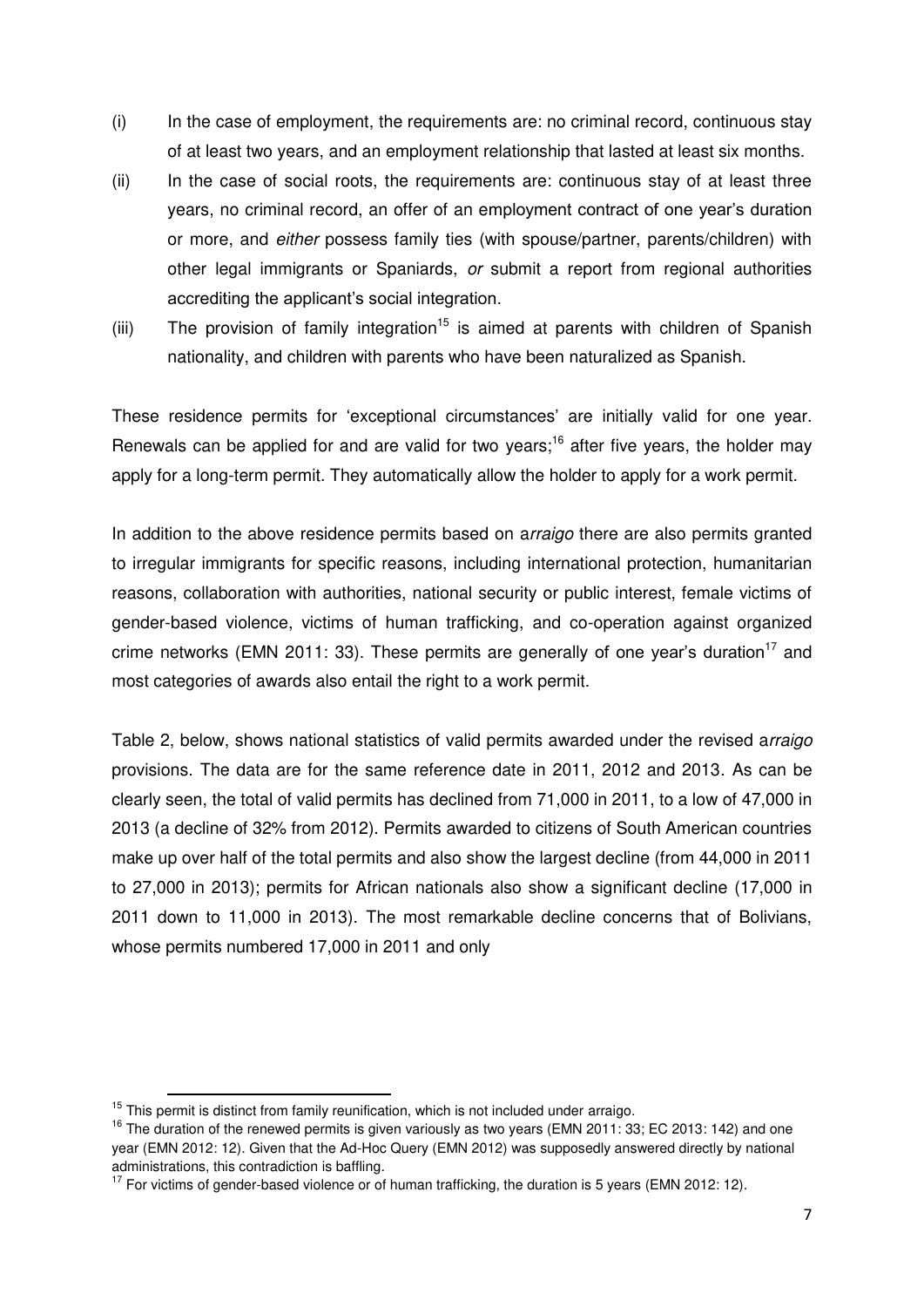#### Table 2: Residence permits on the bases of *Arraigo* and 'Other' reasons (including humanitarian) by country of citizenship – valid on 30 June 2011, 2012 and 2013

|                                 |                     | 30/06/2013                                       |                   | 30/06/2012                                              | 30/06/2011      |                                           |  |  |
|---------------------------------|---------------------|--------------------------------------------------|-------------------|---------------------------------------------------------|-----------------|-------------------------------------------|--|--|
|                                 | Arraigo             | Razones<br>humanitari<br>as y otras <sup>2</sup> | Arraigo           | <b>Razones</b><br>humanitari<br>as y otras <sup>2</sup> | Arraigo         | Otras                                     |  |  |
|                                 |                     |                                                  |                   |                                                         |                 |                                           |  |  |
| <b>Total</b><br>Resto de Europa | 47,054<br>2.289     | 3,749<br>205                                     | 68,800<br>2,798   | 3,071<br>145                                            | 70,684<br>2.982 | 2,623<br>114                              |  |  |
| Albania                         | 18                  | 3                                                | 12                | 3                                                       | 18              | 5                                         |  |  |
| Andorra                         | 1                   | 0                                                | 0                 | 0                                                       | $\overline{2}$  | $\circ$                                   |  |  |
| Bielorrusia                     | 50                  | 4                                                | 50                | 4                                                       | 62              | $\overline{3}$                            |  |  |
| Bosnia-Herzegovina              | 5                   | 0                                                | 5                 | 1                                                       | 3               | 0                                         |  |  |
| Croacia                         | 5                   | 0                                                | 12                | 1                                                       | 10              | 0                                         |  |  |
| Macedonia                       | 5                   | $\overline{c}$                                   | 4                 | 1                                                       | 1               | 1                                         |  |  |
| Moldavia                        | 176                 | 18                                               | 264               | 11                                                      | 316             | 7                                         |  |  |
| Rusia                           | 636                 | 99                                               | 850               | 61                                                      | 1,035           | 43                                        |  |  |
| Serbia                          | 22                  | 0                                                | 18                | $\overline{2}$                                          | 15              | 1                                         |  |  |
| Turquía                         | 29                  | 0                                                | 36                | 1                                                       | 32              | $\overline{4}$                            |  |  |
| Ucrania                         | 1,341               | 79                                               | 1,547             | 60                                                      | 1,488           | 50                                        |  |  |
| Otros Resto de Europa           | 1                   | 0                                                | 0                 | 0                                                       | 0               | 0                                         |  |  |
| África                          | 11,097              | 1,360                                            | 15,735            | 1,150                                                   | 16,511          | 957                                       |  |  |
| Angola                          | 11                  | 6                                                | 22                | 4                                                       | 19              | 2                                         |  |  |
| Argelia                         | 850                 | 138                                              | 1,000             | 110                                                     | 1,084           | 92                                        |  |  |
| Benín                           | 4                   | $\overline{\mathbf{c}}$                          | 15                | $\overline{a}$                                          | 0               | 0                                         |  |  |
| Burkina Faso                    | 49                  | $\overline{c}$                                   | 49                | $\overline{c}$                                          | 39              | $\overline{3}$                            |  |  |
| Cabo Verde                      | 80                  | $\overline{3}$                                   | 88                | 3                                                       | 51              | $\overline{2}$                            |  |  |
| Camerún                         | 102                 | 25                                               | 115               | 19                                                      | 123             | 15                                        |  |  |
| Congo                           | 12                  | 3                                                | 11                | 0                                                       | 11              | 0                                         |  |  |
| Costa de Marfil                 | $\overline{53}$     | 14                                               | 94                | 5                                                       | 94              | 11                                        |  |  |
| Egipto                          | 9                   | $\overline{3}$                                   | 19                | 1                                                       | 15              | 0                                         |  |  |
| Etiopía                         | 13                  | 5                                                | 16                | 4                                                       | 2               | $\overline{c}$                            |  |  |
| Gambia                          | 297                 | 22                                               | 451               | 27                                                      | 578             | 30                                        |  |  |
| Ghana                           | 217                 | 28                                               | 241               | 71                                                      | 238             | 52                                        |  |  |
| Guinea                          | 167                 | 16                                               | 193               | 20                                                      | 227             | 56                                        |  |  |
| Guinea Bissau                   | 92                  | 8                                                | 117               | 19                                                      | 83              | 8                                         |  |  |
| Guinea Ecuatorial<br>Kenia      | 218                 | 71                                               | 220               | 55                                                      | 145             | 35                                        |  |  |
| Liberia                         | 9<br>$\overline{5}$ | 6<br>0                                           | 12<br>$\mathbf 0$ | 0<br>$\overline{0}$                                     | 8<br>0          | $\overline{\mathbf{c}}$<br>$\overline{0}$ |  |  |
| Libia                           | 1                   | $\overline{32}$                                  | $\overline{2}$    | 1                                                       | 5               | $\overline{3}$                            |  |  |
| Mali                            | 685                 | 16                                               | 1,263             | 26                                                      | 1,317           | 46                                        |  |  |
| Marruecos                       | 5,468               | 691                                              | 7,878             | 525                                                     | 7,845           | 402                                       |  |  |
| Mauritania                      | 153                 | 19                                               | 261               | 26                                                      | 264             | 30                                        |  |  |
| Mozambique                      | 3                   | $\overline{2}$                                   | 0                 | 0                                                       | 0               | $\circ$                                   |  |  |
| Nigeria                         | 472                 | 131                                              | 653               | 115                                                     | 858             | 60                                        |  |  |
| Rep. Dem. del Congo             | 28                  | $\vert$                                          | 25                | $\overline{5}$                                          | 35              | 5                                         |  |  |
| Senegal                         | 2,049               | 94                                               | 2,918             | 94                                                      | 3,402           | 83                                        |  |  |
| Sierra Leona                    | 9                   | 7                                                | 8                 | 7                                                       | 5               | $\vert$                                   |  |  |
| Sudáfrica                       | 4                   | 1                                                | 5                 | 1                                                       | $\overline{2}$  | $\circ$                                   |  |  |
| Togo                            | 4                   | $\overline{3}$                                   | 9                 | 4                                                       | 9               | 7                                         |  |  |
| Túnez                           | 8                   | $\overline{\mathbf{0}}$                          | 11                | $\circ$                                                 | 12              | $\overline{0}$                            |  |  |
| Otros África                    | 25                  | $\overline{8}$                                   | 39                | 4                                                       | 40              | $\overline{7}$                            |  |  |
| América del Norte               | 293                 | 32                                               | 309               | 24                                                      | 264             | 27                                        |  |  |
| Canadá                          | 5                   | 4                                                | 11                | 0                                                       | 7               | 0                                         |  |  |
| Estados Unidos                  | 92                  | 11                                               | 90                | 11                                                      | 56              | 12                                        |  |  |
| México                          | 196                 | 17                                               | 208               | 13                                                      | 201             | 15                                        |  |  |
| América Central y del Sur       | 27,249              | 1,933                                            | 42,348            | 1,543                                                   | 44,459          | 1,342                                     |  |  |
| Argentina                       | 1,333               | 88                                               | 2,506             | 102                                                     | 2,512           | 80                                        |  |  |
| Bolivia                         | 5,216               | 432                                              | 11,748            | 338                                                     | 17,434          | 331                                       |  |  |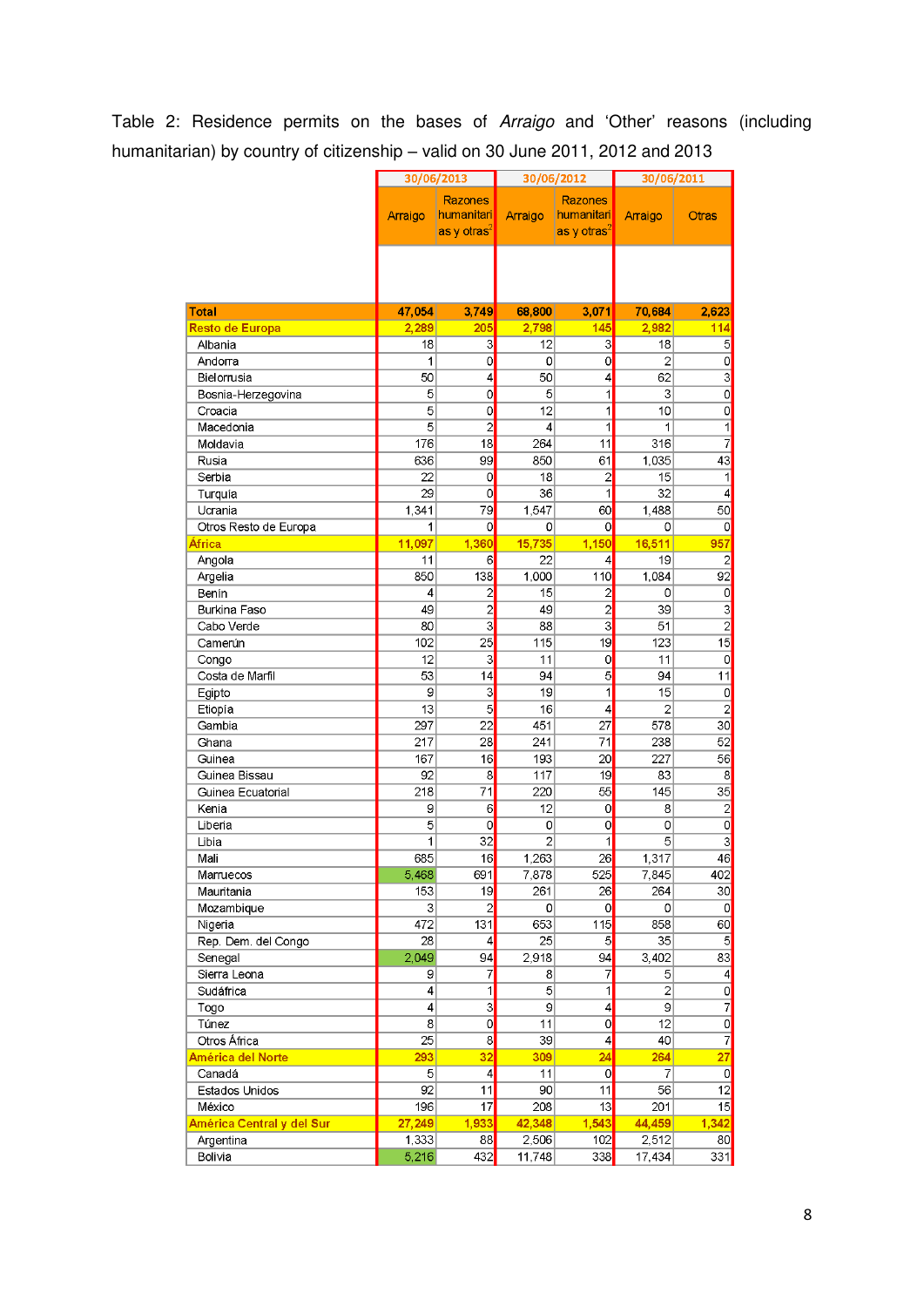#### Table 2 /cont.

| Brasil                          | 2,094           | 268                     | 3,814           | 219            | 3,096           | 199                     |
|---------------------------------|-----------------|-------------------------|-----------------|----------------|-----------------|-------------------------|
| Chile                           | 621             | 59                      | 942             | 40             | 1,147           | 40                      |
| Colombia                        | 2.093           | 198                     | 2,979           | 158            | 2,315           | 128                     |
| Costa Rica                      | 47              | 0                       | 74              | $\circ$        | 60              | 3                       |
| Cuba                            | 665             | 52                      | 802             | 53             | 857             | 51                      |
| Ecuador                         | 1,346           | 145                     | 2,237           | 117            | 1,187           | 115                     |
| El Salvador                     | 370             | 10                      | 438             | 10             | 379             | 4                       |
| Guatemala                       | 255             | 10                      | 300             | 4              | 210             | 14                      |
| Haití                           | 4               | 6                       | 0               | 10             | 0               | $\mathbf 0$             |
| Honduras                        | 2,337           | 96                      | 2,410           | 59             | 2,992           | 42                      |
| Nicaragua                       | 1,590           | 57                      | 1,577           | 39             | 1,752           | 25                      |
| Panamá                          | 38              | $\overline{2}$          | 43              | 3              | 40              | $\overline{4}$          |
| Paraguay                        | 6,247           | 237                     | 8,185           | 188            | 6,361           | 146                     |
| Perú                            | 749             | 66                      | 980             | 49             | 651             | 35                      |
| República Dominicana            | 817             | 79                      | 1,056           | 50             | 873             | 35                      |
| Uruguay                         | 606             | 38                      | 1,037           | 33             | 1,255           | 35                      |
| Venezuela                       | 817             | 90                      | 1,218           | 71             | 1,334           | 46                      |
| Otros América Central y del Sur | 4               | $\overline{O}$          | $\overline{2}$  | $\overline{O}$ | 4               | 9                       |
| Asia                            | 6,096           | 182                     | 7,567           | 190            | 6,442           | 151                     |
| Arabia Saudí                    | 0               | 1                       | 1               | 0              | 0               |                         |
|                                 |                 | 21                      | 371             | 18             | 397             | 0<br>$\overline{4}$     |
| Armenia                         | 278<br>12       | 0                       | 16              | $\mathbf 0$    |                 | $\overline{0}$          |
| Azerbaiyán                      |                 |                         |                 |                | 0               |                         |
| Bangladés                       | 206             | 5                       | 211             | 4              | 189             | 13                      |
| China                           | 1,664           | 23                      | 2,234           | 17             | 1,912           | $\overline{22}$         |
| Corea del Sur                   | 22              | 1                       | 15              | 1              | $\overline{24}$ | $\mathbf{1}$            |
| Filipinas                       | 547             | 4                       | 541             | $\overline{2}$ | 222             | $\overline{3}$          |
| Georgia                         | 487             | 9                       | 752             | 10             | 536             | 6                       |
| India                           | 802             | 17                      | 991             | 8              | 994             | 15                      |
| Indonesia                       | 25              | 1                       | 20              | 18             | 15              | 1                       |
| Irak                            | $\overline{2}$  | $\overline{8}$          | 5               | 7              | $\overline{c}$  | $\overline{8}$          |
| Irán                            | 13              | $\overline{\mathbf{3}}$ | 28              | $\overline{5}$ | 10              | $\circ$                 |
| Israel                          | 12              | 15                      | 16              | 33             | 13              | 25                      |
| Japón                           | 15              | $\overline{2}$          | 21              | 3              | 25              | $\mathbf{1}$            |
| Jordania                        | 7               | 1                       | 11              | $\overline{2}$ | 8               | $\overline{3}$          |
| Kazajistán                      | 14              | 0                       | 10              | $\overline{0}$ | 17              | $\overline{1}$          |
| Líbano                          | 8               | $\overline{c}$          | 6               | 7              | 9               | $\overline{0}$          |
| Malasia                         | 0               | 1                       | $\overline{c}$  | 0              | 0               | $\circ$                 |
| Mongolia                        | 44              | $\overline{4}$          | 0               | 0              | 0               | $\circ$                 |
| Nepal                           | 134             | $\overline{0}$          | 191             | $\overline{0}$ | 233             | 1                       |
| Pakistán                        | 1,729           | $\overline{32}$         | 1,995           | 31             | 1,726           | $\overline{17}$         |
| Palestina                       | 5               | 5                       | 9               | 7              | 4               | 8                       |
| Siria                           | $\overline{13}$ | $\overline{17}$         | $\overline{20}$ | 4              | 28              | $\overline{2}$          |
| Sri Lanka                       | 5               | $\overline{2}$          | $\vert 4 \vert$ | 1              | $\mathbf 2$     | 1                       |
| Tailandia                       | 9               | $\overline{2}$          | 18              | $\overline{1}$ | 11              | $\overline{1}$          |
| Taiwán                          | 5               | $\circ$                 | $\mathbf{1}$    | $\circ$        | $\mathbf 2$     | $\mathbf{1}$            |
| Uzbekistán                      | 10              | 1                       | 16              | 1              | 0               | $\overline{\mathbf{o}}$ |
| Vietnam                         | 12              | 0                       | 14              | $\circ$        | 0               | $\circ$                 |
| Otros Asia                      | 16              | $\overline{5}$          | 48              | 10             | 63              | 17                      |
| Oceanía                         | 10              | 17                      | $\bf{8}$        | $\mathbf 0$    | 4               | $6\overline{6}$         |
| Australia                       | 6               | 16                      | 7               | $\circ$        | 3               | $\overline{6}$          |
| Nueva Zelanda                   | 4               | 1                       | $\mathbf{1}$    | $\circ$        | 1               | $\overline{\mathbf{0}}$ |
| Otros Oceanía                   | 0               | $\circ$                 | $\Omega$        | $\circ$        | 0               | $\overline{\mathbf{o}}$ |
| Apátridas y No consta           | 20 <sub>2</sub> | 20                      | 35 <sup>5</sup> | 19             | 22              | 26                      |

Source: [http://extranjeros.empleo.gob.es](http://extranjeros.empleo.gob.es/)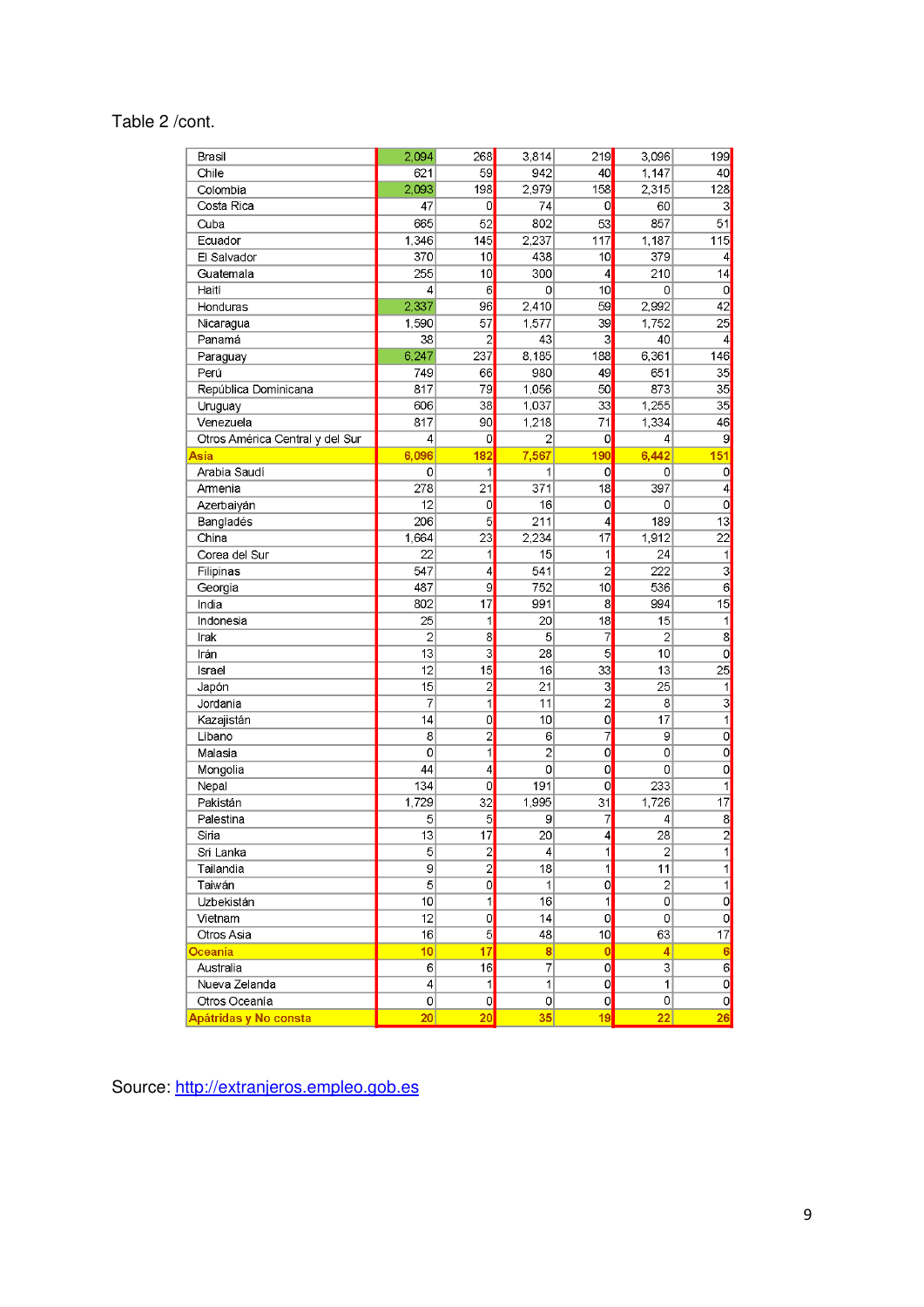5,000 in 2013. The other principal nationalities show only small declines – that is, Paraguayans and Moroccans.

Interpreting the drop in the number of these permits is not straightforward, since they are renewable and the lower figures may well represent only a decline in the stock of irregular immigrants. Moreover, the trajectory of permit types allows the holder of an a*rraigo* permit either to renew it or to acquire a standard labour permit on its expiry. This should imply an increased number of first renewal permits, although the numbers are too small for discernment using general statistical data. In the case of Bolivians, the total number of permits (all types) has not declined over this period – which might suggest that the trajectory is generally being followed. However, detailed empirical work is required to be sure of the accuracy of this claim.

Award of one-year humanitarian and other permits has increased slightly, from 2,600 in 2011 to 3,700 in 2013. However, the numbers are so small as to be trivial. The nationalities concerned reflect the general distribution of the total immigrant population in Spain.

Turning to Table 3, showing the location of regularised migrants, the four main loci are Catalunya, Madrid, Andalusia and Comunidad Valenciana. All experienced a significant decline in the number of these permits from 2012 to 2013; however, Madrid actually had a 50% increase from 2011 to 2012 (from 10,000 to 15,000) and declined to 12,000 in 2013. Catalunya shows the largest decline from 2011 to 2013, going from 18,000 down to 10,000. The two other big regions (Andalusia and Comunidad Valenciana) show declines only from 2012 to 2013. In 2013, Madrid and Catalunya awarded just under half of the total a*rraigo*  permits of Spain.

Humanitarian and other exceptional permits are not concentrated in Madrid and Barcelona, and seem to be distributed quite widely across Spain.

Published statistical data for the new a*rraigo* permit system do not distinguish between the three routes for acquisition. However, interviews with local experts lead to the conclusion that the predominant route is that of a*rraigo social*, with local authority reports on social integration also being of primary importance for the acquisition of the permit. Moreover, there are tensions between the central state and local governments, including some reports of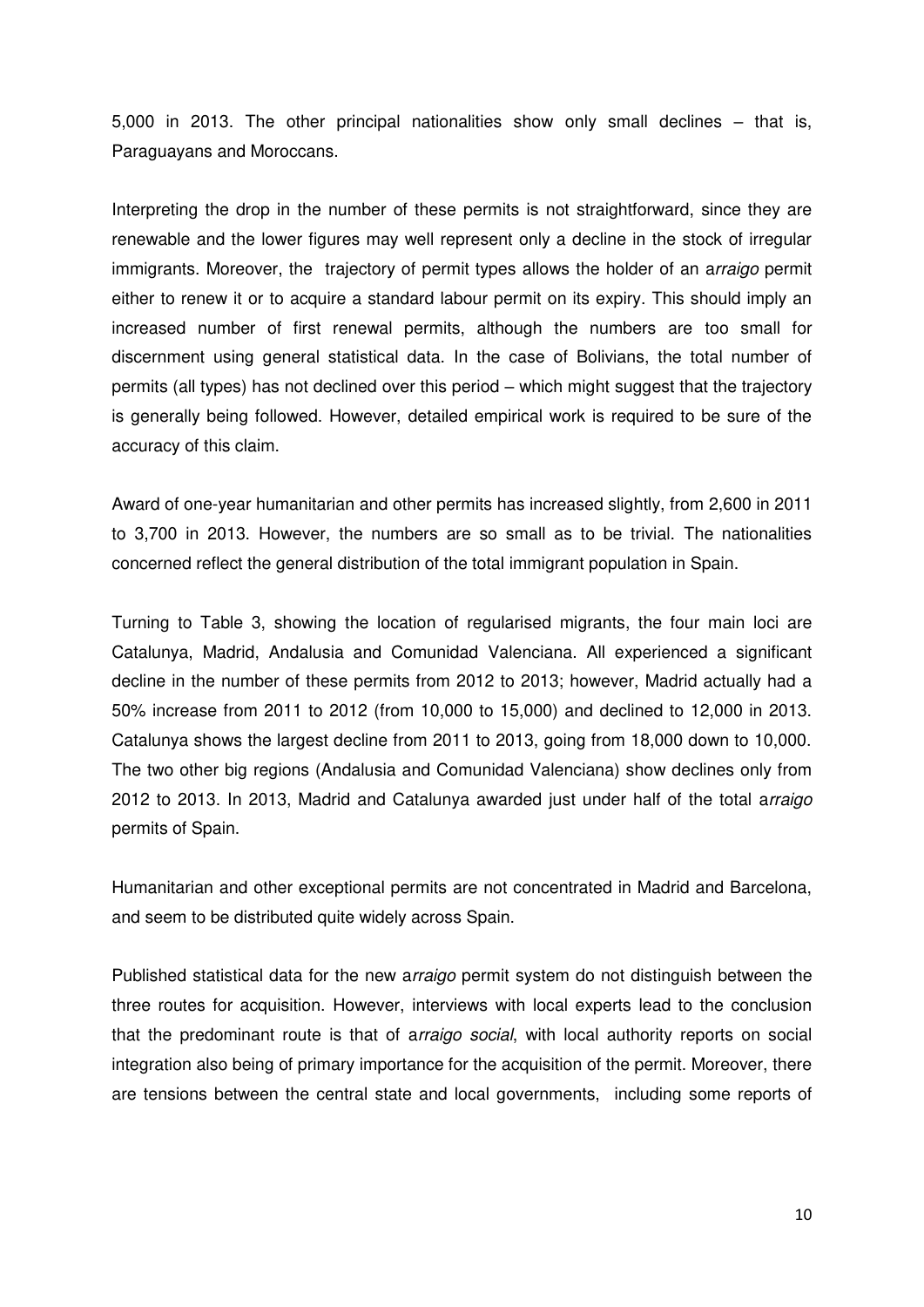different implementations of the policy.<sup>18</sup> Data provided by the government of Catalunya<sup>19</sup>concerning local authority reports on a*rraigo,* show a total number of reports issued as 30,495, of which 26,662 were favourable. For the period 5/7/2012 to 3/5/2013 (10 months), more detailed reasons for rejection are provided. The total number of a*rraigo* reports issued over that period is 13,268, of which 11, 688 were favourable (88%). Table 4, below, shows the numbers and reasons for refusal. The rejection rate is again 12%, with insufficient command of language being the predominant reason at 88% of rejections or over 10% of actual applications.<sup>20</sup>

Data for the previous a*rraigo* mechanism dating back to 2006 are not published. However, data for the province of Barcelona over the period 2006-10 have been published by Domingo et al. (2012) and these are reproduced below in Table 5.

As can be seen, the vast majority of permits granted were through a*rraigo social* – 28,784 out of a total of 29,657. Examining the trends over the period 2006-10, what is striking is how rapidly the number of applicants increased (from 6,000 in 2007 to 20,000 in 2010) and how correspondingly rapid was the decline in grants (from 76% in 2007 down to 39% in 2010). Of course, these data do not reveal multiple applications, which seem to have been common (from our interview data). Nor is it clear that a similar pattern of awards was made across Spain as a whole, since statistical data on this are lacking.

<sup>&</sup>lt;sup>18</sup> Interview with the lawyer Maria Helena Bedoya, 9 May 2013. In particular, Catalunya gives little value to the employment record as an indicator of integration, and emphasizes command of the Catalan language as well as Spanish.

 $19$  Interview with the Assistant Director, Catalan Department of Immigration, 9 May 2013.

<sup>&</sup>lt;sup>20</sup> The requirement of competence in both Catalan and Spanish was referred to, with some antagonism, by one of our expert interviewees from the Gambian community in Barcelona.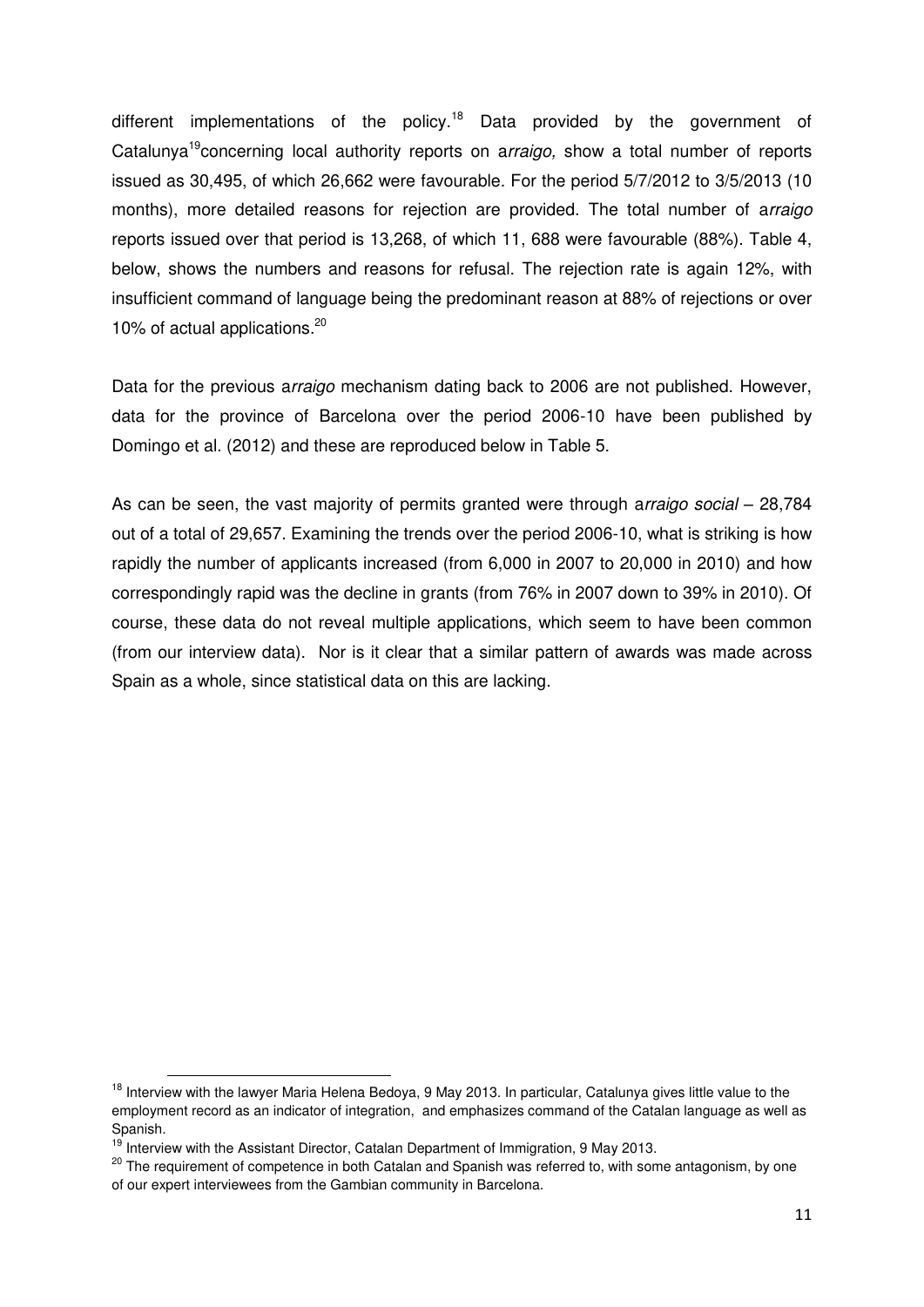#### Table 3: Residence permits on the bases of *Arraigo* and 'Other' reasons (including humanitarian) by province – valid on 30 June 2011, 2012 and 2013

|                              |                 | 30/06/2013                   | 30/06/2012       |                         | 30/06/2011       |                         |  |  |
|------------------------------|-----------------|------------------------------|------------------|-------------------------|------------------|-------------------------|--|--|
|                              |                 |                              |                  | <b>Razones</b>          |                  |                         |  |  |
|                              | Arraigo         | <b>Razones</b><br>humanitari | Arraigo          | humanitari              | Arraigo          | <b>Otras</b>            |  |  |
|                              |                 | as y otras′                  |                  | as y otras <sup>4</sup> |                  |                         |  |  |
|                              |                 |                              |                  |                         |                  |                         |  |  |
| <b>Total</b>                 | 47,054          | 3,749                        | 68,800           | 3,071                   | 70,684           | 2,623                   |  |  |
| Andalucía                    | 6,209           | 627                          | 10,310           | 493                     | 9,820            | 411                     |  |  |
| Almería                      | 1,301           | 210                          | 1,697            | 131                     | 1,614            | 97                      |  |  |
| Cádiz                        | 444             | 48                           | 619              | 55                      | 647              | 48                      |  |  |
| Córdoba                      | 221             | 14                           | 329              | 22                      | 398              | 12                      |  |  |
| Granada                      | 855             | 54                           | 1,073            | 34                      | 1,426            | 51                      |  |  |
| Huelva                       | 307             | 51                           | 452              | 37                      | 339              | 29                      |  |  |
| Jaén                         | 637             | 36                           | 1,378            | 19                      | 1.166            | 21                      |  |  |
| Málaga                       | 1,450           | 130                          | 3,305            | 121                     | 2,671            | 70                      |  |  |
| Sevilla                      | 994             | 84                           | 1,457            | 74                      | 1,559            | 83                      |  |  |
| Aragón                       | 1,593           | 132                          | 1,797            | 86                      | 2,021            | 73                      |  |  |
| Huesca                       | 171             | 14                           | 233              | 9                       | 252              | 8                       |  |  |
| Teruel                       | 32              | 9                            | 38               | 3                       | 34               | $\overline{c}$          |  |  |
| Zaragoza                     | 1,390           | 109                          | 1,526            | 74                      | 1,735            | 63                      |  |  |
| Asturias (Principado de)     | 675             | 33                           | 899              | 44                      | 777              | 45                      |  |  |
| <b>Balears (Illes)</b>       | 1,247           | 91                           | 2,671            | 75                      | 4,027            | 68                      |  |  |
| <b>Canarias</b>              | 1,586           | 157                          | 1,939            | 115                     | 2,429            | 86                      |  |  |
| Palmas (Las)                 | 970             | 115                          | 1,127            | 80                      | 1,379            | 57                      |  |  |
| Sta. Cruz de Tenerife        | 616             | 42                           | 812              | 35                      | 1,050            | 29                      |  |  |
| Cantabria                    | 290             | 22                           | 460              | 23                      | 602              | 21                      |  |  |
| Castilla y León              | 692             | 80                           | 1,139            | 70                      | 1,265            | 80                      |  |  |
| Ávila                        | 46              | 3                            | 103              | $\overline{c}$          | 94               | $\overline{\mathbf{c}}$ |  |  |
| Burgos                       | 132             | 25                           | 212              | 20                      | 219              | 9                       |  |  |
| León                         | 89              | 5                            | 198              | 5                       | 171              | 6                       |  |  |
| Palencia                     | 42              | $\mathbf{1}$                 | 49               | 1                       | 53               | $\overline{2}$          |  |  |
| Salamanca                    | 147             | 13                           | 214              | 11                      | 258              | 24                      |  |  |
| Segovia                      | 50              | 5                            | 85               | 5                       | 128              | $\overline{2}$          |  |  |
| Soria                        | 41              | $\overline{7}$               | 49               | 11                      | 65               | 13                      |  |  |
| Valladolid                   | 105             | 4                            | 147              | 7                       | 212              | 12                      |  |  |
| Zamora                       | 40              | 17                           | 82               | 8                       | 65               | 10                      |  |  |
| Castilla-La Mancha           | 1,212           | 98                           | 1,984            | 107                     | 2,251            | 128                     |  |  |
| Albacete                     | 182             | 19                           | 292              | 15                      | 398              | 19                      |  |  |
| Ciudad Real                  | 200             | 20                           | 287              | 29                      | 262              | 53                      |  |  |
| Cuenca                       | 95              | 10                           | 169              | 9                       | 187              | 6                       |  |  |
| Guadalajara                  | 361             | 25                           | 504              | 27                      | 493              | 17                      |  |  |
| Toledo                       | 374             | 24                           | 732              | 27                      | 911              | 33                      |  |  |
| Cataluña<br><b>Barcelona</b> | 10,108<br>8,117 | 579<br>405                   | 15,935<br>12,800 | 544<br>411              | 18,366<br>12,710 | 474<br>357              |  |  |
| Girona                       | 914             | 59                           | 1,499            | 53                      | 3,145            | 54                      |  |  |
| Lleida                       | 285             | 31                           | 507              | 30                      | 695              | 27                      |  |  |
| Tarragona                    | 792             | 84                           | 1,129            | 50                      | 1,816            | 36                      |  |  |
| <b>Comunitat Valenciana</b>  | 4,909           | 592                          | 7,010            | 368                     | 7,807            | 293                     |  |  |
| Alicante/Alacant             | 2,486           | 203                          | 3,048            | 121                     | 3,904            | 118                     |  |  |
| Castellón/Castelló           | 269             | 26                           | 188              | 19                      | 283              | 7                       |  |  |
| Valencia/València            | 2,154           | 363                          | 3,774            | 228                     | 3,620            | 168                     |  |  |
| <b>Extremadura</b>           | 232             | 49                           | 316              | 40                      | 407              | 27                      |  |  |
| Badajoz                      | 139             | 42                           | 172              | 31                      | 221              | 22                      |  |  |
| Cáceres                      | 93              | $\overline{7}$               | 144              | $\overline{9}$          | 186              | 5                       |  |  |
| Galicia                      | 851             | 115                          | 1,255            | 96                      | 1,242            | 118                     |  |  |
| Coruña (A)                   | 282             | 44                           | 487              | 39                      | 488              | 74                      |  |  |
| Lugo                         | 127             | 25                           | 140              | 22                      | 156              | 16                      |  |  |
| Ourense                      | 77              | 11                           | 136              | 10                      | 131              | $\overline{7}$          |  |  |
| Pontevedra                   | 365             | 35                           | 492              | 25                      | 467              | 21                      |  |  |
| <b>Madrid (Comunidad de)</b> | 12,092          | 612                          | 15,154           | 564                     | 10,163           | 374                     |  |  |
| Murcia (Región de)           | 1,611           | 91                           | 2,849            | 71                      | 3,454            | 84                      |  |  |
| Navarra (Comunidad Foral de) | 441             | 20                           | 331              | 25                      | 880              | 15                      |  |  |
| País Vasco                   | 2,970           | 393                          | 4,163            | 297                     | 4,526            | 230                     |  |  |
| Araba/Alava                  | 504             | 60                           | 766              | 39                      | 671              | 57                      |  |  |
| Bizkaia                      | 1,528           | 210                          | 2,352            | 157                     | 1,001            | 59                      |  |  |
| Gipuzkoa                     | 938             | 123                          | 1,045            | 101                     | 2,854            | 114                     |  |  |
| Rioja (La)                   | 185             | 21                           | 335              | 18                      | 522              | 7                       |  |  |
| Ceuta (Ciudad Autónoma de)   | 45              | 10                           | 106              | $\overline{5}$          | 22               | 14                      |  |  |
| Melilla (Ciudad Autónoma de) | 80              | 24                           | 108              | 30                      | 88               | 75                      |  |  |
| No consta                    | 26              | 3                            | 39               | 0                       | 15               | 0                       |  |  |

Source: [http://extranjeros.empleo.gob.es](http://extranjeros.empleo.gob.es/)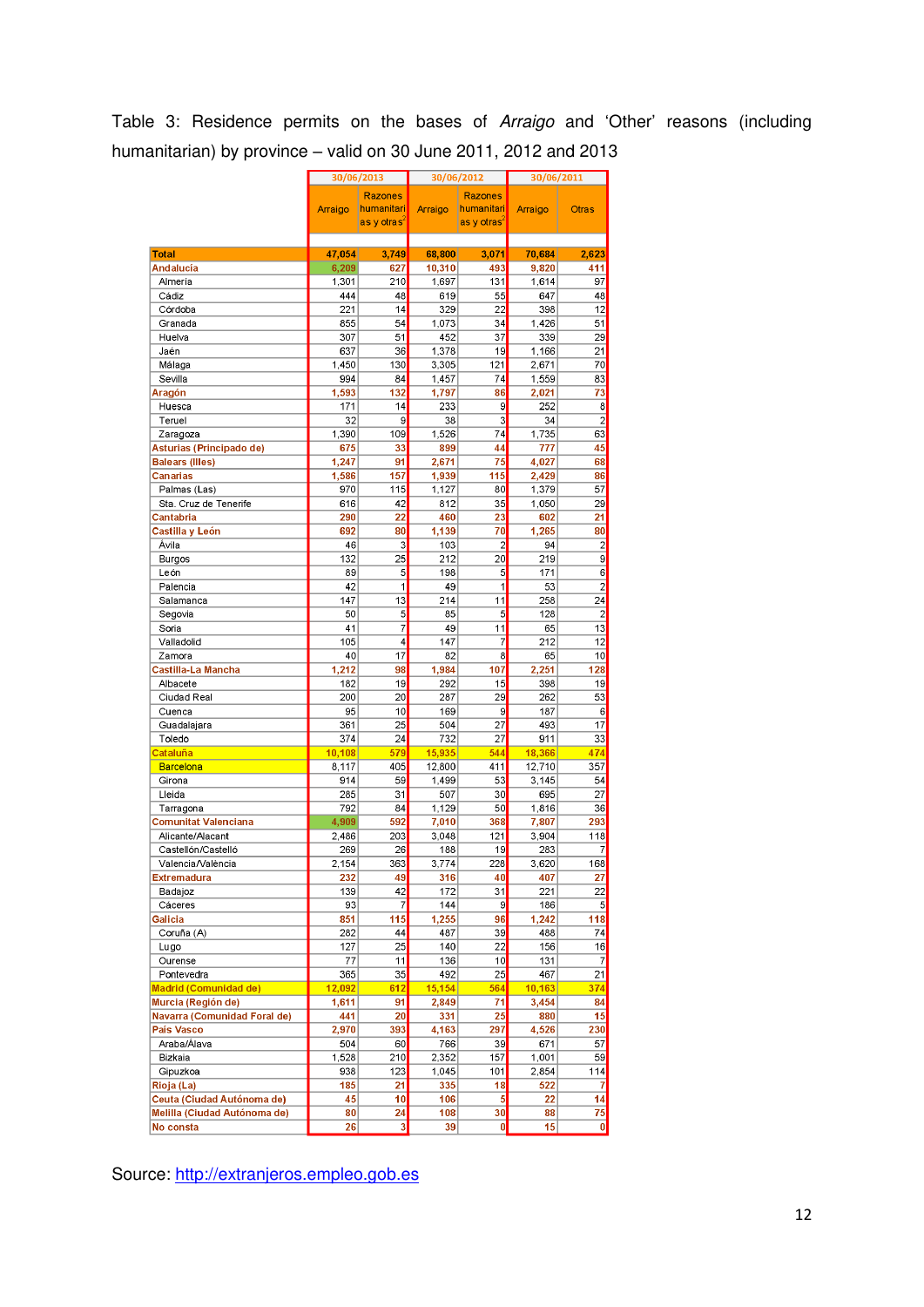Table 4: Social integration reports issued by the Government of Catalunya,

between 5 July 2012 and 3 May 2013

|                                  | <b>Number</b> | %     |
|----------------------------------|---------------|-------|
| <b>Total reports issued</b>      | 13,268        | 100.0 |
| Favourable reports               | 11,688        | 88.1  |
| Unfavourable reports             | 1,580         | 11.9  |
| Rejected because of:             |               |       |
| <b>False documents</b>           | 11            | 0.7   |
| Less than 3 years residence      | 58            | 3.7   |
| Insufficient financial resources | 55            | 3.5   |
| Insufficient language skills     | 1,385         | 87.7  |
| More than one reason             |               | 4.5   |

Source: Government of Catalunya

Table 5: Applications and grants of *Arraigo* (laboural and social) in the province of Barcelona, 2006-2010

| Year    |              | Arraigo laboral |      |              | Arraigo social |      | <b>Annual total</b> | % awarded |
|---------|--------------|-----------------|------|--------------|----------------|------|---------------------|-----------|
|         | applications | granted         | %    | applications | granted        | %    | granted             |           |
| 2006    | 28           | 22              | 78.6 | 1,310        | 1,010          | 77.1 | 1,032               | 77.1      |
| 2007    | 84           | 73              | 86.9 | 5,718        | 4.344          | 76.0 | 4,417               | 76.1      |
| 2008    | 299          | 233             | 77.9 | 13,426       | 8,931          | 66.5 | 13,725              | 66.8      |
| 2009    | 481          | 301             | 62.6 | 14,864       | 6.544          | 44.0 | 15,345              | 44.6      |
| 2010    | 566          | 244             | 43.1 | 20,603       | 7,955          | 38.6 | 21,169              | 38.7      |
| 2006-10 | 1,458        | 873             | 59.9 | 55,921       | 28,784         | 51.5 | 29,657              | 51.7      |

Source: Domingo *et al*. 2012: Table 1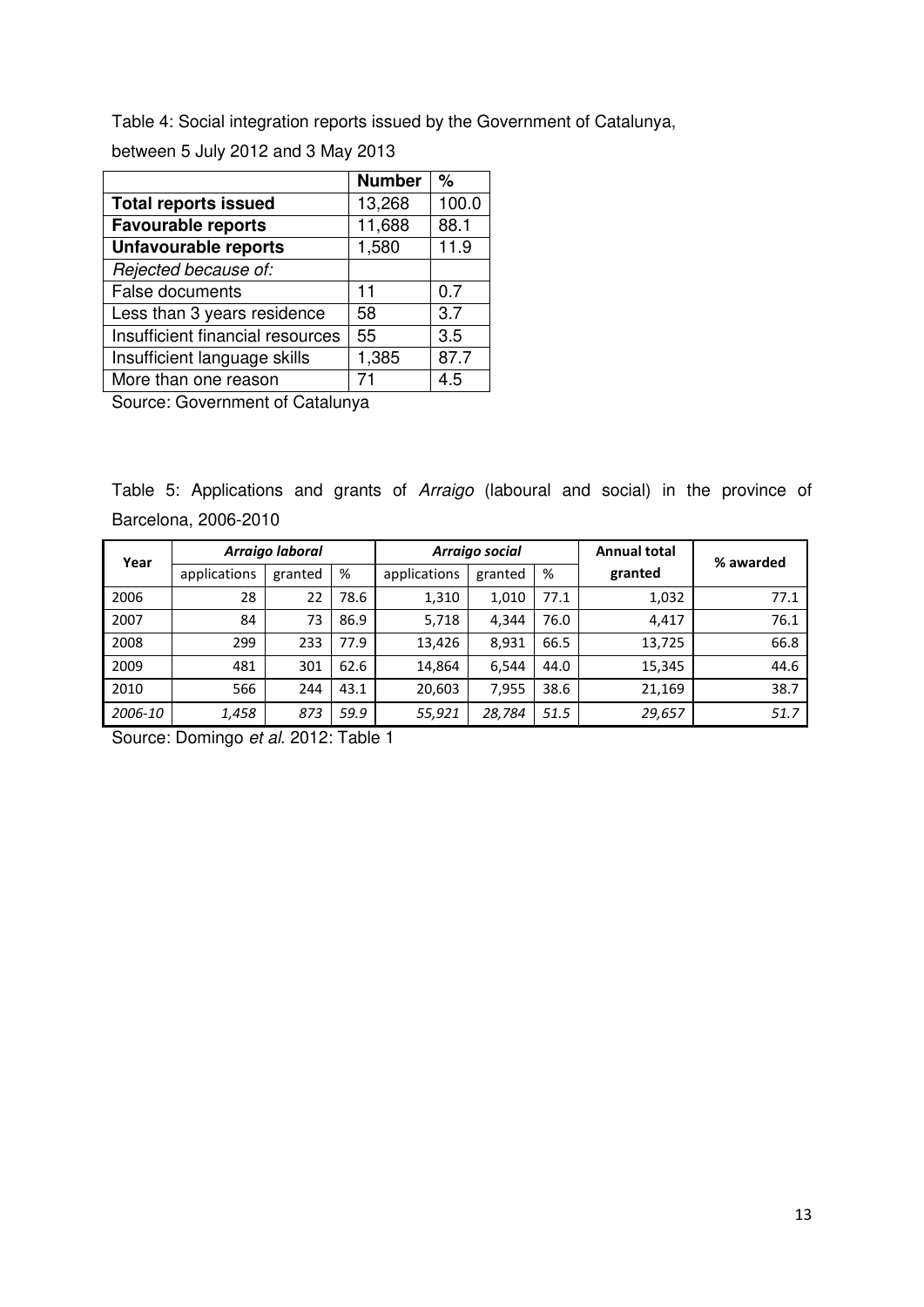# **3. Impact of regularisation on the labour market outcomes of regularised immigrants**

#### **3.1 Review of existing studies**

-

The research literature on the impact of regularisation on labour market outcomes in Spain is small and very recent. It can be categorized into three types:

- (i) studies of the general impact of regularisations on the legal status and integration of immigrants, using official macro-datasets
- (ii) studies with original survey data and addressing specific issues concerning immigrants' legal statuses and their position in the labour market
- (iii) studies of a longitudinal nature using register-based data to identify labour market trajectories after legalization

The third category is the one that is of most relevance to REGANE. However, the other two also provide some important insights into the processes and effects of regularisation on the Spanish labour market.

In category (i), we have already cited statistics from the work of Pinyol & Cebolla Boado (2011), which itself is an update and supplement of Cebolla Boado & Gonzalez-Ferrer (2008), as well as a forthcoming publication by Cebolla-Boado & Gonzalez-Ferrer (2013). All of these are important contributions to knowledge concerning the macro impact of regularisations, dating from 1991 to the present. They rely heavily on the *Padrón Municipal*, which is highly inclusive owing to the legal advantages resulting from inscription therein*,* and on comparison with data from other datasets.

Category (ii) has only two pieces of research, both published in 2013. Amuedo-Dorantes *et al.* use data from the National Immigrant Survey<sup>21</sup> of early 2007 in a two-stage model of the labour market to examine the impact of legal status on two labour market outcomes – employment status and level of earnings. They conclude that the probability of being employed is 37% higher for documented immigrants and the earnings of documented

<sup>21</sup> *Encuesta Nacional de Inmigración*, carried out by the *Instituto Nacional de Estadistica* (INE) between November 2006 and February 2007. The survey interviewed foreign-born individuals aged 16+ and the sample was drawn from the municipal population registers. 15,465 interviews were carried out, of which 4,847 were with people not from the EEA area. Of these, 637 were identified as undocumented. Just over 50% of the non-EEA respondents were in work and provided information on earnings.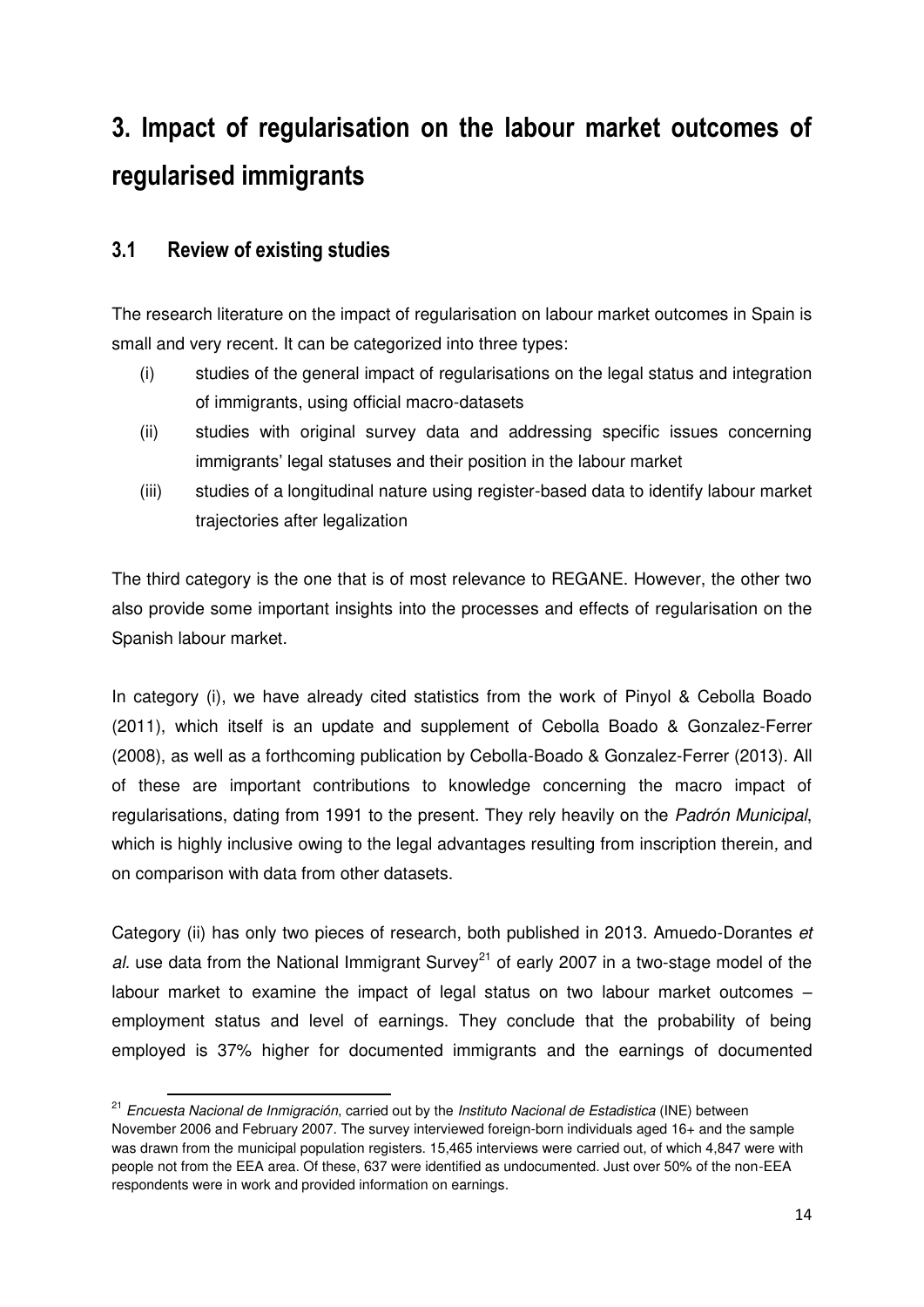workers are 32.5% higher than those of the undocumented. Thus, a 10% increase in the proportion of legal immigrants would (*ceteris paribus*) increase the employment rate from 58 to 62% and would raise earnings from an average of 1,029 euros per month to 1,063 euros. Other findings are that the determinants of employment likelihood include male gender and greater age, fluency in Spanish and work experience. Levels of earnings are highest for male migrants, people with work experience, labour and repeat migrants, and East Europeans. Low earnings are correlated with contract type – fixed or temporary; educational attainment – even the possession of a Spanish university degree – does not impact labour market outcomes. The authors conclude that the 2005 regularisation raised immigrants' employment likelihood by 16% and their earnings by 13.2%.

The other piece of research in this category consists of a study of the occupational trajectories of Senegalese immigrants in Spain, Italy and France (Obućina 2013). The data used are from the Senegalese sample of the  $MAFE<sup>22</sup>$  dataset. In a detailed analysis, the author shows that the conventional U-shaped occupational cost of migration pertains, but has not disappeared even after 15 years of stay in Europe. After five years, only one quarter of the sample had experienced upward mobility relative to their first year. Education acquired in Europe (but not from the home country) is associated with upward occupational mobility. Thirdly, possession of a work permit substantially increased occupational mobility, and lack of its possession was associated with low attainment. Other relevant conclusions are that there was little evidence of differences between the three countries, when measured with destination country dummies; and that men showed greater occupational mobility (both up and down) while women suffered a higher occupational cost of migration. Host country language skills were also associated with access to better employment.

Category (iii) is occupied entirely by the pioneering research activities of Andreu Domingo and his research team at the Autonomous University of Barcelona and elsewhere. We examine here two recent publications – Sabater & Domingo (2012) and Domingo *et al.* (2012). Their research uses administrative data from the province of Barcelona, which implies that data for other regions of Spain were not accessible: nevertheless, Barcelona accounted for 15% of applications in the 2005 regularisation programme and around 13% of applications for *arraigo* in 2009. The dataset covers all work and residence permit

<sup>&</sup>lt;sup>22</sup> MAFE (Migrations between Africa and Europe) is an EU-funded research project previously funded by French state agencies (se[e http://www.mafeproject.com/\)](http://www.mafeproject.com/). The part of the project dealing with Senegalese migration relies on complex and extensive sampling of Senegalese migrants, non-migrants and return migrants. 600 immigrants in Spain, Italy and France were interviewed, along with 1,000 non-migrants and 70 return migrants in Senegal. In Spain, along with snowball sampling, probability sampling was used with the *Padrón Municipal* as a sample frame. Quota sampling was used in Italy and Spain, as there was no comparable dataset to draw from.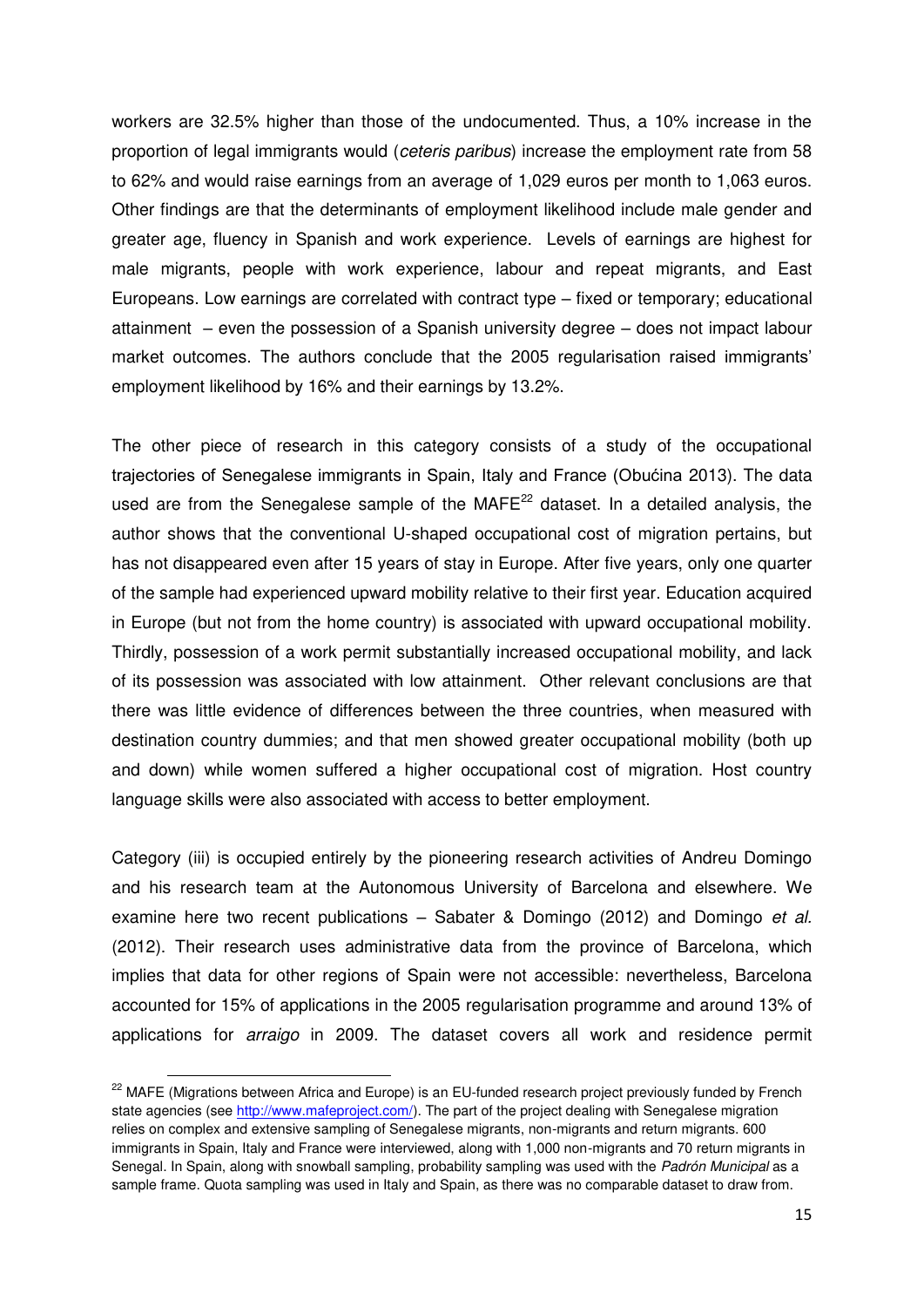applications with a permanent unique identifier for each applicant. It contains the following pieces of information: (a) entry date of the applicant; (b) permit expiry date; (c) type of permit; (d) permit status (granted or denied); (e) origin/nationality; (f) age/D.O.B.); (g) gender; and (h) municipality of residence.

The research study examined residence permit data from the 2005 regularisation programme and from the continuous *arraigo* mechanism, operational since 2006. Its objective was to examine the trajectories of those regularised under either policy, and determine if they were able to renew their permits, change to another permit, or lapse back into irregularity.<sup>23</sup>Using a sophisticated cumulative analysis, the researchers were able to plot actual trajectories of legal status over the period 2005-2009/2010.

The results of their research are detailed and show important patterns. First, the success rates of the applicants for arraigo are much lower and continuously declining (from 77% in 2006 down to 39% in 2010) compared with those of the 2005 programme (94%). Secondly, survival rates are very different between the two. Over 95% of those legalized in the 2005 programme renewed their permits one year later; the renewal rate for *arraigo* permits granted in 2006 and 2007 was around 80% and for 2008 was less than 60%. In terms of trajectory, by 2009 *arraigo* permit holders had lapsed back into irregularity at rates of 24% (labour settlement) and 29% (social settlement) compared with a rate of 15% for the 2005 programme. Variables indicating a high probability of falling into irregularity include (i) age, affecting the youngest (16-19 years) and oldest (>60 years) age groups; (ii) geographical origin, concerning Asia, North Africa and sub-Saharan Africa. A cycle of irregularity was identified , especially concerning applicants for the *arraigo social* permit; certain national groups showed very high rates of being in such a cycle – 40% of applicants from North Africa, and 32% of applicants from sub-Saharan Africa. Overall, the conclusion is that the most secure channel for maintaining legal status is renewal of the ordinary work permit (which is given automatically to recipients of the regularisation permits). However, the dataset contains no information on the employment activities of permit holders, and no analysis can be made of the labour market relationships.

In Domingo *et al.* (2012), the more recent paper also provides some important statistical data on the 2005 *Normalización* and subsequent *arraigo* applications in Catalunya for the period up until 2010. These include applications and rejection numbers and rates, for

 $23$  There is another option, which appears not to be unusual – namely, of acquiring permanent legal status through acquisition of Spanish citizenship. This is particularly easy for Latin American nationals, who need only two years of legal residence in Spain to be eligible for naturalization.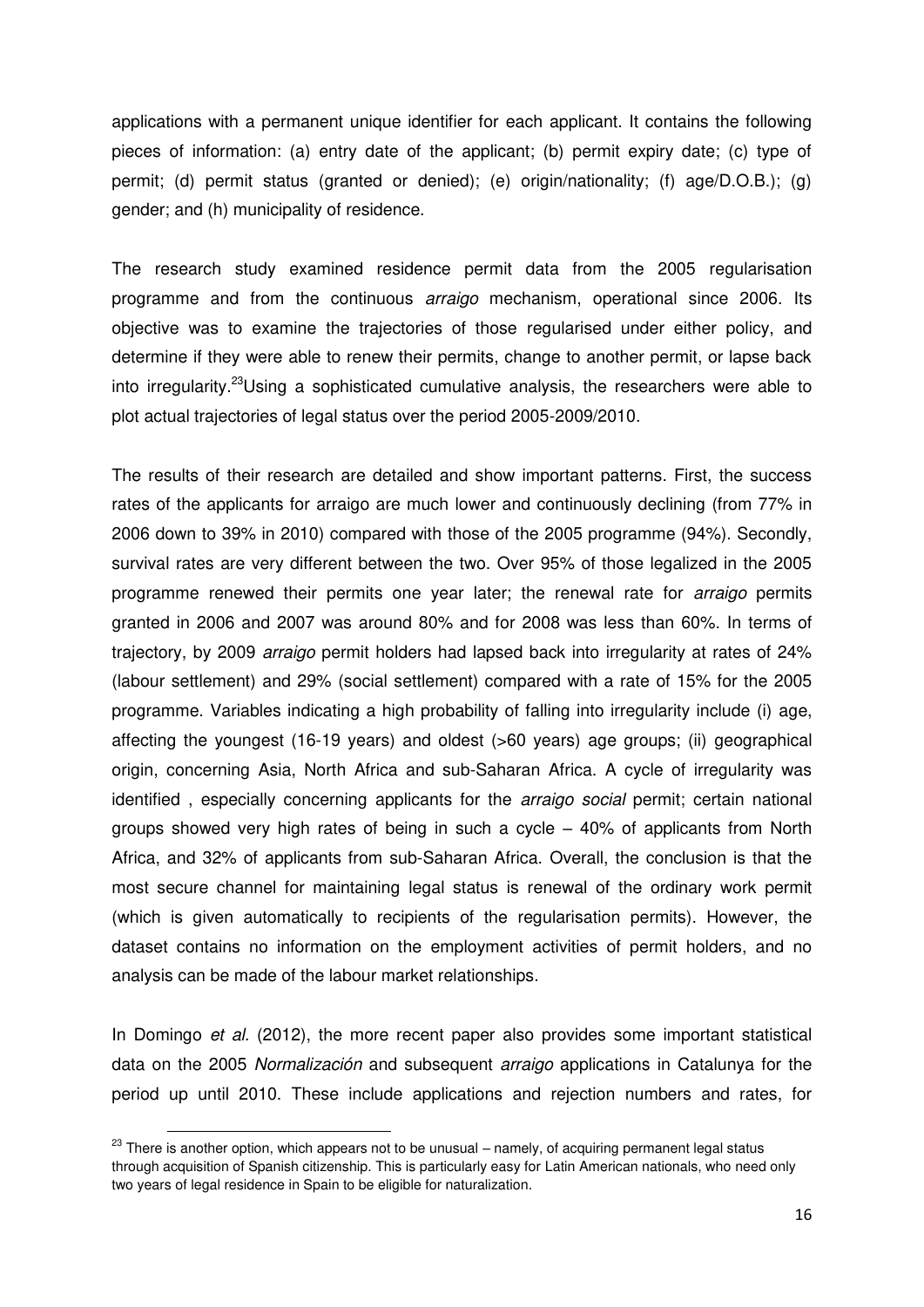individual years (Table 1), by gender (Table 2), by age group (Table 2) and by region of origin (Table 2). Table 3 gives the five principal nationalities of the three regularisation types (*Normalización, arraigo social* and *arraigo laboral*) for the period 2005-2010 and their application numbers, rejections and rejection rates.

#### **3.2 Results from the feasibility study**

Interviews were carried out in Madrid and Barcelona, following semi-structured guidelines. In each city, 10 interviews were undertaken – 7 with immigrants previously regularised, and 3 with irregular immigrants. Their dates of entry into Spain ranged from 1998 to 2012; the citizenships involved were 8 from South American countries, 3 from Morocco, 3 from sub-Saharan African countries, and the remainder from the Philippines, Ukraine, Bangladesh, Pakistan, China and Russia. Five had been granted Spanish citizenship, and four possessed permanent residence permits. The age range is from 23 to 50; a wide educational level ranges from incomplete primary education to postgraduate degrees acquired in Spain. Most (12) had entered as tourists and overstayed; six had entered illegally; and one came under family reunification rules prohibiting work, while another entered as a seasonal worker with the intent of overstaying. Table 6 gives a synopsis of the principal variables collected in the course of the interviews.

Of those who had successfully regularised, six had achieved legal status through the 2005 Normalización programme; five through arraigo social, two through labour contracts, and one through marriage. Many reported failed attempts to regularise with labour contracts (mostly genuine) and three successful applicants had used fake employment contracts. Two had entered into marriages of convenience. No person in our case studies had acquired legal status and lost it: those without work have been paying social insurance from their own money and renewing their permits.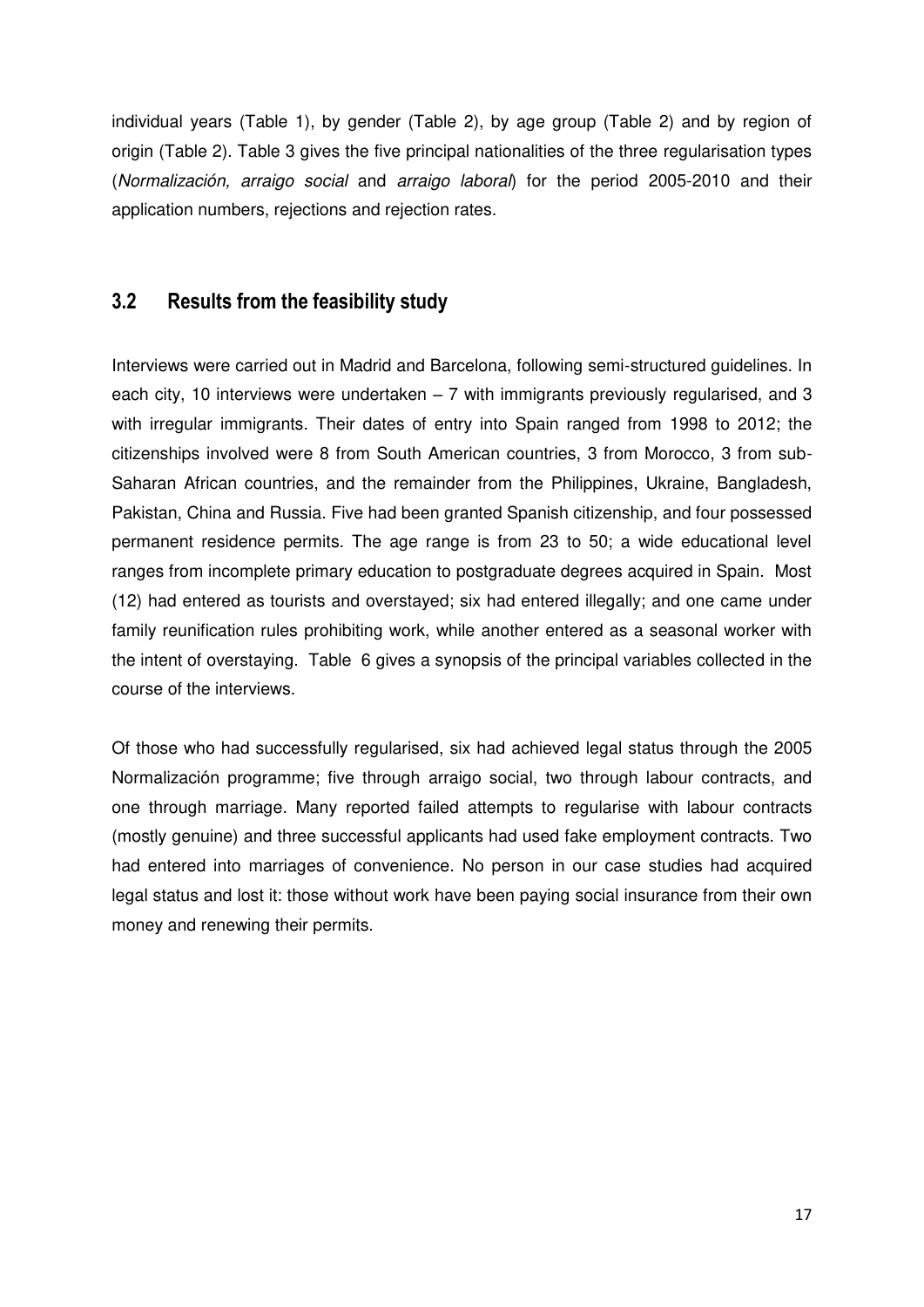#### Table 6: synopsis of interview results

| Reason for choosing ES                     | mechanism to get into Es.<br>seasonal contract as                   | previously in Yemen, Network<br>contacts advised ES at Sp<br>embassy | network migration; fourist<br>pverstaver                                                   | Example of brother emigrating<br>to Italy, Anrived with wife as<br>tourists.                                                                                                | example of relatives migrated to<br>USA and Australia . Anived as<br>tourist with his girthend from                                                              | easlest in EUto reach. Arrived<br>via Morocco in Canary Islands;<br>illegal entry. | plus ethnic contacts in Spain.<br>Begal entry in Melita.<br>network information in Bangl. | Portugal in 2008 and returned<br>to Spain in 2010. Has contacts<br>across Spain, including brother<br>Ameed in Canary Islands via<br>Senegal in 2007, Moved to<br>in Almeria.        | brent e bre egencial usuads<br>in Spain. Tourist overstayer                                      | country than Morocco for jobs,<br>peace and freedom. Has sister<br>Spain as first choice - better<br>in madrid | network; previous with to Spam<br>ravalled on tourist visa | Internded to train in automobile<br>electronics, but incorrect<br>Information about training with<br>car manufacturers in Es | Came as tourist to wist her<br>boytriend at the time                                                                                           | Italy. Came to Es to benefit<br>from Arraigo, easter than in it<br>with temporary work visafor | Arrived as burist. Brought her<br>Originally migrated to Italy but<br>decided to come to Catalunga<br>reached 18 (both natural sed)<br>with friend already there.<br>children over when they | reunification permit in 2002 but<br>Married Spanish national in<br>Morocco; came with family<br>denied right to work                                                | Followed her husband who had<br>construction work. Arrived on<br>come year earlier for                                | Expected to find well paid work<br>cannot face hiding from police<br>Now will return because he<br>Language Important factor<br>as chautheur or chiver.<br><b>Ike a criminal</b><br>counst wisa. | Hungary and decided to stay in<br>ontour with a dance group in<br>Europe (spain) and join her | Migrated to Cote d'hoire to get visa<br>for Europe (stayed there 4 years)<br>then went via Portugal and France<br>cousin, Antied on fourist visa.<br>Unde in Catalunya was reason for<br>Spain, but choice was Europe. |
|--------------------------------------------|---------------------------------------------------------------------|----------------------------------------------------------------------|--------------------------------------------------------------------------------------------|-----------------------------------------------------------------------------------------------------------------------------------------------------------------------------|------------------------------------------------------------------------------------------------------------------------------------------------------------------|------------------------------------------------------------------------------------|-------------------------------------------------------------------------------------------|--------------------------------------------------------------------------------------------------------------------------------------------------------------------------------------|--------------------------------------------------------------------------------------------------|----------------------------------------------------------------------------------------------------------------|------------------------------------------------------------|------------------------------------------------------------------------------------------------------------------------------|------------------------------------------------------------------------------------------------------------------------------------------------|------------------------------------------------------------------------------------------------|----------------------------------------------------------------------------------------------------------------------------------------------------------------------------------------------|---------------------------------------------------------------------------------------------------------------------------------------------------------------------|-----------------------------------------------------------------------------------------------------------------------|--------------------------------------------------------------------------------------------------------------------------------------------------------------------------------------------------|-----------------------------------------------------------------------------------------------|------------------------------------------------------------------------------------------------------------------------------------------------------------------------------------------------------------------------|
|                                            |                                                                     |                                                                      |                                                                                            |                                                                                                                                                                             |                                                                                                                                                                  |                                                                                    |                                                                                           |                                                                                                                                                                                      |                                                                                                  |                                                                                                                |                                                            |                                                                                                                              |                                                                                                                                                |                                                                                                |                                                                                                                                                                                              |                                                                                                                                                                     |                                                                                                                       |                                                                                                                                                                                                  |                                                                                               |                                                                                                                                                                                                                        |
| effects of regularization?                 | payincrease, same job, from 700<br>to 800. Social security coverage | none (out happy with employer)                                       | positive effect on pay, but recent<br>problems with economic crisis                        | money. Benefits of social security<br>fewer hours to work for same<br>(esp unemp); bank accourts,<br>renting accommod, etc.<br>Employers hiring only<br>documented workers. | stable and better jobs now, with<br>initially problematic, but more<br>weles poob                                                                                | social insurance in order to renew<br>main effect is obligation to pay<br>permit   | duration of stay more important<br>than legal status                                      | per month. Proposal di employer<br>to legatise by recruitment (exting<br>Portugal and earned 1200 euros<br>worked with fake documents in<br>and returning) rejected by<br>ritennewee |                                                                                                  | considers that he is excluded<br>from most jobs through lack of<br>legal status                                | adequate income, Stability                                 | not so positive                                                                                                              | better working conditions and<br>pay, but now earns less than as a<br>security generally. Generally<br>access to better jobs, more<br>viatress | peace of mind                                                                                  | main benefit is legal situation and<br>right to bring her children.                                                                                                                          | fixed contract; no longer atraid of<br>unemployment                                                                                                                 | undear                                                                                                                |                                                                                                                                                                                                  |                                                                                               |                                                                                                                                                                                                                        |
| pay details                                | $000 + 35 = 1000$                                                   | 850                                                                  | 350+480= 830<br>400-600                                                                    | $400 + ?$                                                                                                                                                                   | 1200                                                                                                                                                             |                                                                                    | $600 + 350$ black = $950$                                                                 |                                                                                                                                                                                      |                                                                                                  | 370                                                                                                            | $\geq$                                                     | NK. comment that recert<br>income higher than before                                                                         | 1100                                                                                                                                           | ž                                                                                              | ă                                                                                                                                                                                            | \$                                                                                                                                                                  | NK                                                                                                                    |                                                                                                                                                                                                  |                                                                                               |                                                                                                                                                                                                                        |
| employment history                         | current (since Jun 2010) @ 35 hrs +18 hours others.                 | current (since Sep 2012) @ 55 hours                                  | current 2 employers (since 5 years); 20+20<br>deaning, domestic work, fast food outlet     | current: receiving unemp, benefit pus irregular work in<br>bar and gardening work                                                                                           | pemit. Bakery, disco, bakery, restaurant, printers,<br>regularization lilegal because not in restricted sector<br>current employment since Sept 2012, Work after | no current employment, begging as activity<br>occasional work, disco. flea market  | contract is part time but works full time and is paid the<br>ofference in black money     |                                                                                                                                                                                      | current employment since May 2010, as PR (street<br>recruiter) for disco, but pay reduced since. | publicity distributor (30 hours week). Claims to work only<br>10 hours. Previous work in construction          | employee in retail souvenirs store (t month)               | owner of 2 businesses -- garage and bar, since 2010<br>1938-1999 occasional work                                             | current: social worker in private foundation, since 2010.                                                                                      | employed in grocery store by family friend                                                     | bar work since 2004. previously kitchen assistant                                                                                                                                            | gardener for private company contracted to municipality,<br>since 2007: Informal work as gardener 2000-2006                                                         | employee and pather in co-operative providing geriative<br>and nursing care. Previous work informally in care sector. | first employmert as truck driver without correct licence.<br>Trained as caregiver and found work. Now unemployed<br>but his wife works for same family                                           | caregiving restaurant work. Currently unemployed                                              | streetseller of pirated goods. Prevously seasonal<br>agricultural work.                                                                                                                                                |
|                                            | u,                                                                  | u.                                                                   | $\Delta$                                                                                   | $\Rightarrow$                                                                                                                                                               | $\mu$                                                                                                                                                            | $\Rightarrow$                                                                      | 旨                                                                                         |                                                                                                                                                                                      | $\alpha$                                                                                         | a.                                                                                                             | $\mathbf{u}_t$                                             | $\mathbf{u}$                                                                                                                 | $\mathbf{u}$                                                                                                                                   | u.                                                                                             | $\mathbf{u}_t$                                                                                                                                                                               | u.                                                                                                                                                                  | $\mathbf{u}_i$                                                                                                        | $\Rightarrow$                                                                                                                                                                                    | $\Rightarrow$                                                                                 | $\Rightarrow$                                                                                                                                                                                                          |
| employment employment<br>sector (FR/UAE)   | domestic work                                                       | domestic work                                                        | cleaning in two<br>companies                                                               | gardening/bar<br>work                                                                                                                                                       | restaurantast<br>food                                                                                                                                            | odd jobs,<br>begging                                                               | fast food chain                                                                           |                                                                                                                                                                                      | tourism/services                                                                                 | construction<br>services;<br>tounsmf                                                                           | retail                                                     | sentoes                                                                                                                      | education/ social<br>services                                                                                                                  | retail                                                                                         | senices                                                                                                                                                                                      | senices                                                                                                                                                             | heathcare                                                                                                             |                                                                                                                                                                                                  |                                                                                               |                                                                                                                                                                                                                        |
| education<br>(years)                       | 8 (incomplete)<br>econdary)                                         | univ degree                                                          | 11 (primary)                                                                               | college degree                                                                                                                                                              | incomplete college                                                                                                                                               | 13 incomplete<br>secondary                                                         | incomplete primary                                                                        | 10 (barely literate)                                                                                                                                                                 | 12 (completed<br>econdary)                                                                       | Incomplete<br>secondary                                                                                        | univ. degree                                               | univ.degree                                                                                                                  | postgrad. Degree                                                                                                                               | completed<br>secondary                                                                         | univ. degree                                                                                                                                                                                 | primary school                                                                                                                                                      | postgad. Degree                                                                                                       | Es 2; other 1 secondary school                                                                                                                                                                   | secondary school                                                                              | secondary school                                                                                                                                                                                                       |
| children<br>(Es <i>l</i> Other)            | 1 other                                                             |                                                                      | 2 Es; 3 other                                                                              | 2E <sub>5</sub>                                                                                                                                                             |                                                                                                                                                                  | $2 \, \mathrm{ES}$                                                                 | Ş                                                                                         | $\circ$                                                                                                                                                                              |                                                                                                  |                                                                                                                | t Es                                                       | $\mathfrak{U}$<br>$\sim$                                                                                                     |                                                                                                                                                |                                                                                                | Es 2                                                                                                                                                                                         | E <sub>2</sub>                                                                                                                                                      | Es 2                                                                                                                  |                                                                                                                                                                                                  |                                                                                               |                                                                                                                                                                                                                        |
| spouse                                     |                                                                     |                                                                      |                                                                                            |                                                                                                                                                                             |                                                                                                                                                                  | TCNIegal                                                                           | Spanish                                                                                   | Spanish                                                                                                                                                                              |                                                                                                  |                                                                                                                |                                                            | TCNIegal                                                                                                                     | TCNIegal                                                                                                                                       |                                                                                                |                                                                                                                                                                                              | Spanish                                                                                                                                                             | <b>TCNIegal</b>                                                                                                       | TCNIegal                                                                                                                                                                                         |                                                                                               |                                                                                                                                                                                                                        |
| family status                              | ø                                                                   | œ                                                                    | z                                                                                          | z                                                                                                                                                                           | $\ddot{\circ}$                                                                                                                                                   | z                                                                                  | $\equiv$                                                                                  | z                                                                                                                                                                                    | 69                                                                                               | 65                                                                                                             | $\infty$                                                   | z                                                                                                                            | $\ddot{\circ}$                                                                                                                                 | 65                                                                                             | ø                                                                                                                                                                                            | z                                                                                                                                                                   | 世                                                                                                                     | z                                                                                                                                                                                                | $\circ$                                                                                       | ö,                                                                                                                                                                                                                     |
| Irregular stay?<br>periods of              | July 2009-2012                                                      | 2009-2012                                                            | 2002-2005                                                                                  | 2001-2005                                                                                                                                                                   | 2007-2012                                                                                                                                                        | 2004-2011                                                                          | 2004-2010                                                                                 | 2007-2013                                                                                                                                                                            | 2009-2013                                                                                        | 2012-2013                                                                                                      | 1998-1999                                                  | 2000-2005                                                                                                                    | $\epsilon$                                                                                                                                     | 2009-2013                                                                                      | 2000-2003                                                                                                                                                                                    | no. imegular work                                                                                                                                                   | 2002-2005                                                                                                             | 2006-2013                                                                                                                                                                                        | 2011-2013                                                                                     | 2007-2013                                                                                                                                                                                                              |
| Irregularities in<br>process?              | z                                                                   | z                                                                    | $\overline{\mathbf{z}}$                                                                    | z                                                                                                                                                                           | contract arranged; own<br>Fake employment<br>payment of social                                                                                                   | contracts (costing 900-<br>1000 euros each)<br>security<br>3 fake employment       | fake martiage in 2010<br>(paid 3000 euros)                                                | married 2012 (but semi-<br>take?), Court case<br>delaying permit                                                                                                                     |                                                                                                  |                                                                                                                | domestic worker for<br>fake contract as<br>regularisation  |                                                                                                                              |                                                                                                                                                |                                                                                                |                                                                                                                                                                                              |                                                                                                                                                                     |                                                                                                                       |                                                                                                                                                                                                  |                                                                                               | labour contract not<br>genuine                                                                                                                                                                                         |
| application<br>$_{\text{data(s)}}$         | June 2012                                                           | Mar 2013                                                             | 2005                                                                                       | 2005                                                                                                                                                                        | 12/2011                                                                                                                                                          | Jan 2011                                                                           | none                                                                                      |                                                                                                                                                                                      |                                                                                                  |                                                                                                                |                                                            | 2005,                                                                                                                        | 2005                                                                                                                                           | Aug 2012                                                                                       | times, having<br>been offered a<br>labour contract<br>from the outset<br><b>put state took</b><br>documents 3<br>submitted                                                                   | 2005;2004                                                                                                                                                           | 2006;2004(92)                                                                                                         |                                                                                                                                                                                                  |                                                                                               | May 2013; Jan $2013$                                                                                                                                                                                                   |
| permit history                             | Arraigo social 10/2012;<br>seasoral permit April-June               | Arraigo social 5/2013;<br>tourist wisa 2009                          | Sparish ditzen permanent residence; 2005<br>2012 naturals ed. 2009<br>Normalizacion permit | 2005 normalizacion; tourist<br>wsa 2001                                                                                                                                     | Arraigo social 7/2012                                                                                                                                            | Arraigo social RCO11;2<br>applications rejected in<br>2008, 2007                   | naturalised 2013                                                                          | application Arraigo social in<br>2012 denied Under appeal.                                                                                                                           |                                                                                                  |                                                                                                                | Iabour contract 1999                                       | Normalizacion 2005, 2 prior<br>attempts under labour<br>comment                                                              | Normalizacion 2005. 2 prior<br>attempts at regularization<br>with labour contract<br>Naturalized 2011                                          | Arraigo social 2013                                                                            | Natural sed 2007; labour<br>contract regularised 2003                                                                                                                                        | Numisizoion 2005; residence<br>permanent (?) - spelization for blow permain<br>permanent (?) - spelization for blow permain<br>2004, Has spelied for<br>citizenship | Otizenship 2010.2005<br>Normalizacion                                                                                 | open expulsion order.<br>Intended to return to Bolivia<br>In Aug 2013                                                                                                                            |                                                                                               | 2 applications for Arraigo<br>(ast under consideration)                                                                                                                                                                |
| permit                                     | 0ct. 2013                                                           | May 2014                                                             |                                                                                            | probably<br>permanent                                                                                                                                                       | July 2013                                                                                                                                                        | Aug 2012                                                                           | citizen                                                                                   |                                                                                                                                                                                      |                                                                                                  |                                                                                                                | permanent                                                  | permanent                                                                                                                    | citizen                                                                                                                                        | jan 2014                                                                                       | citizen                                                                                                                                                                                      |                                                                                                                                                                     | citizen                                                                                                               |                                                                                                                                                                                                  |                                                                                               |                                                                                                                                                                                                                        |
|                                            | ×                                                                   | ×                                                                    | $\succ$                                                                                    | ×                                                                                                                                                                           | ×                                                                                                                                                                | ×                                                                                  | ×                                                                                         | $\overline{z}$                                                                                                                                                                       | $\mathbf{z}$                                                                                     | $\overline{z}$                                                                                                 | $\geq$                                                     | $\,$                                                                                                                         | $\geq$                                                                                                                                         | $\succ$                                                                                        | ×                                                                                                                                                                                            | $\succ$                                                                                                                                                             | $\geq$                                                                                                                | $\overline{z}$                                                                                                                                                                                   | z                                                                                             | $\overline{z}$                                                                                                                                                                                                         |
| citizenships age arrival year legal status | 2008                                                                | 2009                                                                 | zoc                                                                                        | 2001                                                                                                                                                                        | 2007                                                                                                                                                             | 2004                                                                               | 2004                                                                                      | 2007 & 2010                                                                                                                                                                          | 2009                                                                                             | 2012                                                                                                           | 1998                                                       | $2000$                                                                                                                       | 2001;2003 for                                                                                                                                  | 2009                                                                                           | 2000                                                                                                                                                                                         | 2002                                                                                                                                                                | 2002                                                                                                                  | 2006                                                                                                                                                                                             | 2011                                                                                          | 2007                                                                                                                                                                                                                   |
|                                            | $\approx$                                                           | $\mathfrak{A}$                                                       | B                                                                                          | B                                                                                                                                                                           | $\mathcal{E}$                                                                                                                                                    | %                                                                                  | $\frac{2}{3}$                                                                             | Ħ                                                                                                                                                                                    | 8                                                                                                | Z                                                                                                              | $\mathcal{S}$                                              | $\sqrt{3}$                                                                                                                   | $5\overline{6}$                                                                                                                                | X,                                                                                             | 4                                                                                                                                                                                            | 42                                                                                                                                                                  | $\frac{1}{2}$                                                                                                         | \$                                                                                                                                                                                               | $\mathcal{B}$                                                                                 | $\%$                                                                                                                                                                                                                   |
|                                            | Morocco                                                             | Filipino                                                             | Ecuador; Spain                                                                             | USSR/ Ukraine                                                                                                                                                               | El Savador                                                                                                                                                       | Nigeria                                                                            | Bangladesh,<br>Spain                                                                      | Guinea Bissau                                                                                                                                                                        | Venezuela                                                                                        | Morocco                                                                                                        | Crima                                                      | Russia                                                                                                                       | Argentina; Spain                                                                                                                               | Pakistan                                                                                       | Ecuador; Spain                                                                                                                                                                               | Morocco                                                                                                                                                             | Colombia; Spain                                                                                                       | Bolivia                                                                                                                                                                                          | Peru                                                                                          | Senegal                                                                                                                                                                                                                |
| gender                                     | ju,                                                                 | u.                                                                   | <b>u</b>                                                                                   | z                                                                                                                                                                           | ×                                                                                                                                                                | z                                                                                  | $\equiv$                                                                                  | z                                                                                                                                                                                    | z                                                                                                | z                                                                                                              | u.                                                         | $\Xi$                                                                                                                        | u,                                                                                                                                             | z                                                                                              | $\mathbf{u}$                                                                                                                                                                                 | z                                                                                                                                                                   | $\mathbf{u}_i$                                                                                                        | z                                                                                                                                                                                                | <b>u</b>                                                                                      | z                                                                                                                                                                                                                      |
| Location                                   | madrid                                                              | madrid                                                               | madrid                                                                                     | madrid                                                                                                                                                                      | madrid                                                                                                                                                           | madrid                                                                             | madrid                                                                                    | madrid                                                                                                                                                                               | madrid                                                                                           | madrid                                                                                                         | barcelona                                                  | barcelona                                                                                                                    | barcelona                                                                                                                                      | barcelona                                                                                      | barcelona                                                                                                                                                                                    | barcelona                                                                                                                                                           | barcelona                                                                                                             | barcelona                                                                                                                                                                                        | barcelona                                                                                     | barcelona                                                                                                                                                                                                              |
| Interview<br>code                          | E827                                                                | E8-2-6                                                               | E8-2-2                                                                                     | E S-2-8                                                                                                                                                                     | E8-2-1                                                                                                                                                           | E8-2-4                                                                             | E 8-2-5                                                                                   | ES-1-3                                                                                                                                                                               | $E S - 1 - 9$                                                                                    | E8-1-10                                                                                                        | E8-2-19                                                    | ES-2-18                                                                                                                      | ES-247                                                                                                                                         | $E 3 - 2 - 16$                                                                                 | E8-2-5                                                                                                                                                                                       | E8-2-3                                                                                                                                                              | E8-2-1                                                                                                                | ES-1-4                                                                                                                                                                                           | E84-20                                                                                        | ES-1-2                                                                                                                                                                                                                 |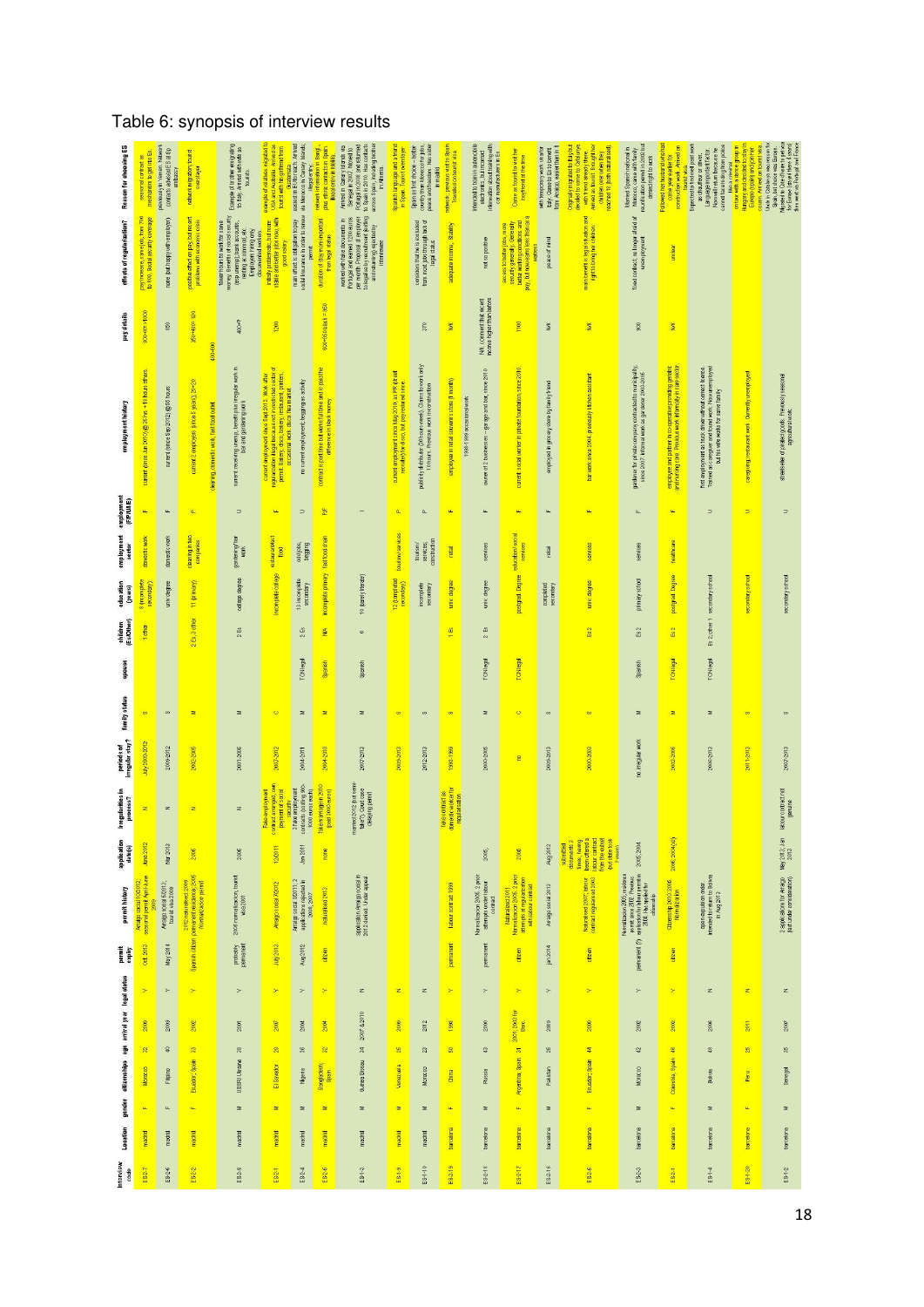There are no typical patterns that one can report, based on this evidence. There is some (expected) correlation between employment and legal status, as well as between date of arrival in Spain and legal status. However, the link between educational level and employment type or status is weak.

The majority of those in employment are in various segments of the services sector – most often as domestic workers and caregivers, but also in bars and fast-food restaurants. Eight are in full-time positions with one employer; two engage in a mix of regular and irregular employment; one is self-employed; one is legally employed by two employers; and two (both irregular) have inadequate part-time employment.

 Of the six irregular migrants, three were unemployed, one was outside the labour market, and two were in poorly paid part time work. The three sub-Saharan Africans were unemployed, with one begging on the streets and another selling counterfeit goods. Employment trajectories, both before and after regularisation, are complex and usually exhibit multiple employment types, part-time, temporary, and even one regular employment contract supplemented with other irregular ones. Most respondents reported at the minimum a greater peace of mind after regularisation, even if they retained the same contract and working conditions. Others benefited from small increases in pay or a longer-term contract. Overall, the perception seemed to be that regularisation brought access to a wider range of jobs, but not such clear benefits other than unemployment insurance. Given the current economic situation, this is now seen as rather important.

Reasons for coming to Spain were predominantly family connections and networked migration (12 cases) but language was also an important factor. Several came expecting to find more work opportunities, whereas one person came specifically (from Italy) to benefit from the *arraigo* policy, and another because Spain is a more accessible part of Europe from Africa.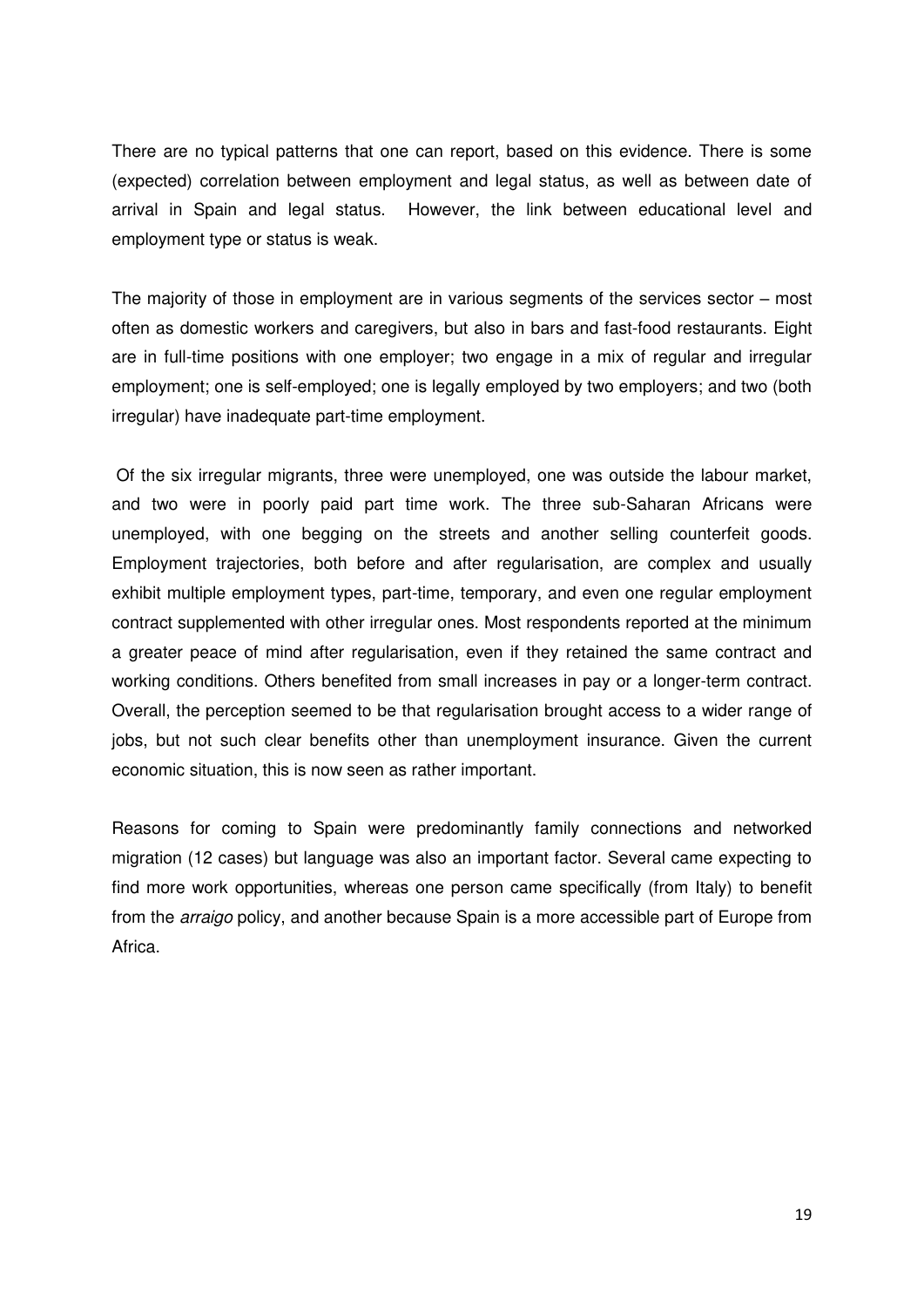## **4. Conclusions**

Evaluating the impact of regularisation policy in Spain is a highly problematic exercise, owing to three major factors. First, is the decentralized nature of the recent *arraigo* policy and the reported different regional implementations of it. Secondly, the impact of the economic crisis on immigrant employment has been massive – making trajectories since 2008 almost universally poor. Thirdly, the reluctance of the authorities to conduct regularisations and to award permits and permit renewals with any degree of transparency means that sampling the regularised population is extraordinarily difficult since we have insufficient information on the univers.

The first and third problems are actually somewhat attenuated by focusing on the regions of Barcelona and Madrid. In 2013 they accounted respectively for 561,000 and 513,000 documented immigrants, representing 57% of third country nationals in Spain (Gobierno de España 2013: 8). These two regions also appear in the national data (Table 3 above) as the principal loci of arraigo permit holders in Spain (10,000 and 12,000 respectively in 2013).Moreover, there is also the advantage that similar research has already been undertaken in these two regions with local government co-operation.

The research of Domingo et al. in Barcelona is quite clear in its conclusions concerning declining award rates of *arraigo* in the late 2000s, as well as low survival rates by 2009 – down to around 28%. They identify a cycle of irregularity, which as a trajectory is an important phenomenon. However, it is possible that the new *arraigo* policy is having different results. The initial rejection rate (subject to appeals) over a 10-month period (Table 4) is at 12%, compared with a 2010 rate of 55% (Table 5). Since the new system has been operating over several years, it seems likely that it has been able to mop up some of the casualties of the earlier *arraigo* policy. This hypothesis is given credibility by the 2013 very low estimated irregularity rate (8%) noted earlier, in section 1.

The results of the feasibility study interviews indicate the sheer difficulty of constructing representative samples. For example, not one person in our study had gained legal status and lost it at any point. With one exception – strangely, a South American national – all of the interviewees in irregular condition in our sample had arrived in Spain relatively recently. Given the difficulty of finding employment since 2010 – and all of them were either unemployed or in poor part-time work – along with the temporal and other requirements of the arraigo permit, this is not surprising. However, the complexity and volatility of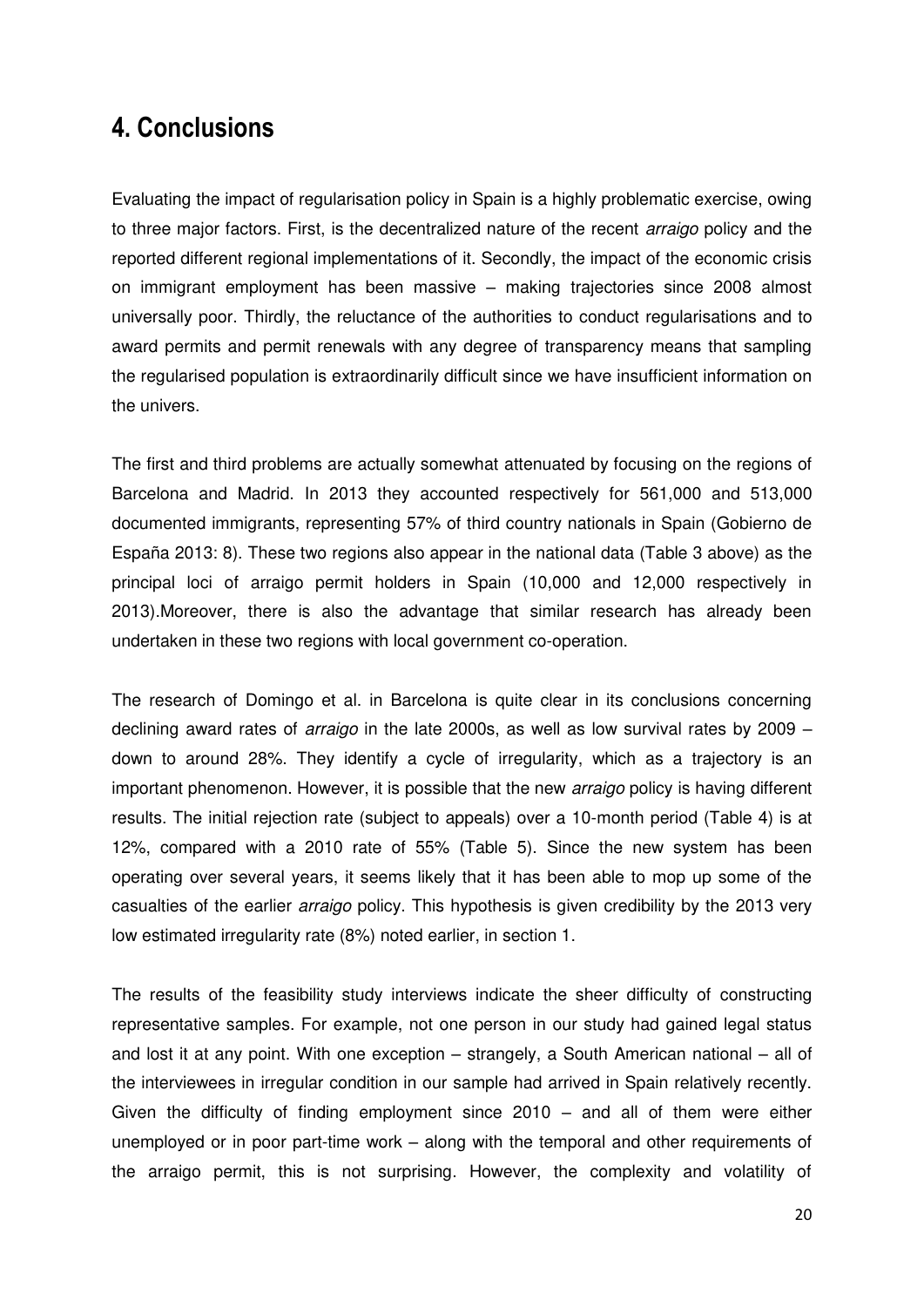contemporary employment patterns is something poorly understood and therefore very difficult to sample. Of our sample of 20, only 14 were in any sort of employment and of these, only 8 had a regular full-time position. This may be a reasonable reflection of current labour market conditions.

Finally, we perhaps need to consider how appropriate it is to include in our sample recent immigrants – e.g. those who arrived after 2008. In our feasibility sample we have 7 such cases; of these, 4 were with irregular status and 3 were in full-time employment. Of the three in employment, two are females engaged in domestic work, and one is employed as a shop assistant by a family friend. It may be that these patterns do no more than reflect recent labour market conditions, and have little to say about regularisation policy and the employment trajectories of their beneficiaries.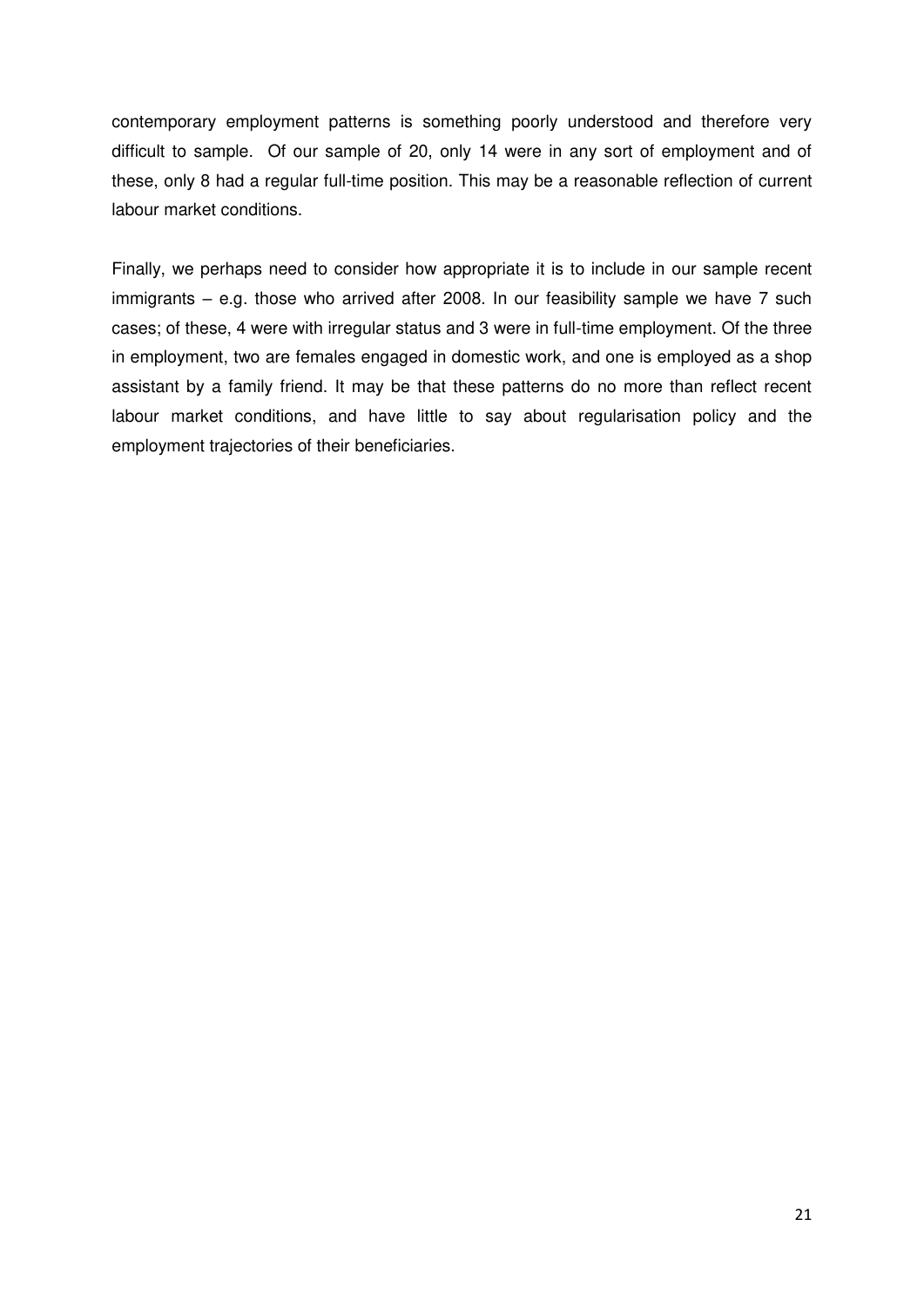## **5. References**

Amuedo-Dorantes, C., M. Malo & F. Muñoz-Bullón (2013): 'New evidence on the impact of legal status on immigrant labor market performance: The Spanish case', *Labour* 27(1), 93- 113

Arango, J. (2013): *Exceptional in Europe? Spain's experience with immigration and integration*, Washington DC: Migration Policy Institute

Arango, J. (2000): 'Becoming a country of immigration at the end of the twentieth century: The case of Spain', in R. King, G. Lazaridis & C. Tsardanidis (eds), *Eldorado or fortress? Migration in southern Europe,* London: Palgrave

Baldwin-Edwards, M. (1997): 'The emerging European immigration regime: Some reflections on implications for southern Europe', *Journal of Common Market Studies* 35(4), 497-519

Cebolla Boado, H. & A. Gonzalez-Ferrer (2013): *Inmigración: ¿integración sin modelo?,* Madrid: Alianza Editorial

Cebolla Boado, H. & A. Gonzalez-Ferrer (2008): *La inmigración en España (2000-2007): Del control de flujos a la integración de los inmigrantes*, Madrid: Centro de Estudios Políticos y **Constitucionales** 

Cornelius, W. (1994): 'Spain: The uneasy transition from labor exporter to labor importer', in W. Cornelius, P. Martin & J. Hollifield (eds), *Controlling Immigration*, Stanford: Stanford UP

Domingo, A., A. Sabater, M.H.Bedoya & X. Franch (2012): 'Regularizaciones y trayectorias de inmigrantes no comunitarios en la provincia de Barcelona', *Reis* 140, 121-146

EC (2013): *Study on the situation of Third Country Nationals pending return/removal in the EU Member States and the Schengen Associated Countries*, Brussels: European Commission

EMN (2012): 'Ad Hoc Query on Duration of Residence Permits', compilation of replies made by the European Migration Network, 5 Dec. 2012 EMN (2011): 'Practical measures to reduce irregular migration: Spain', European Migration